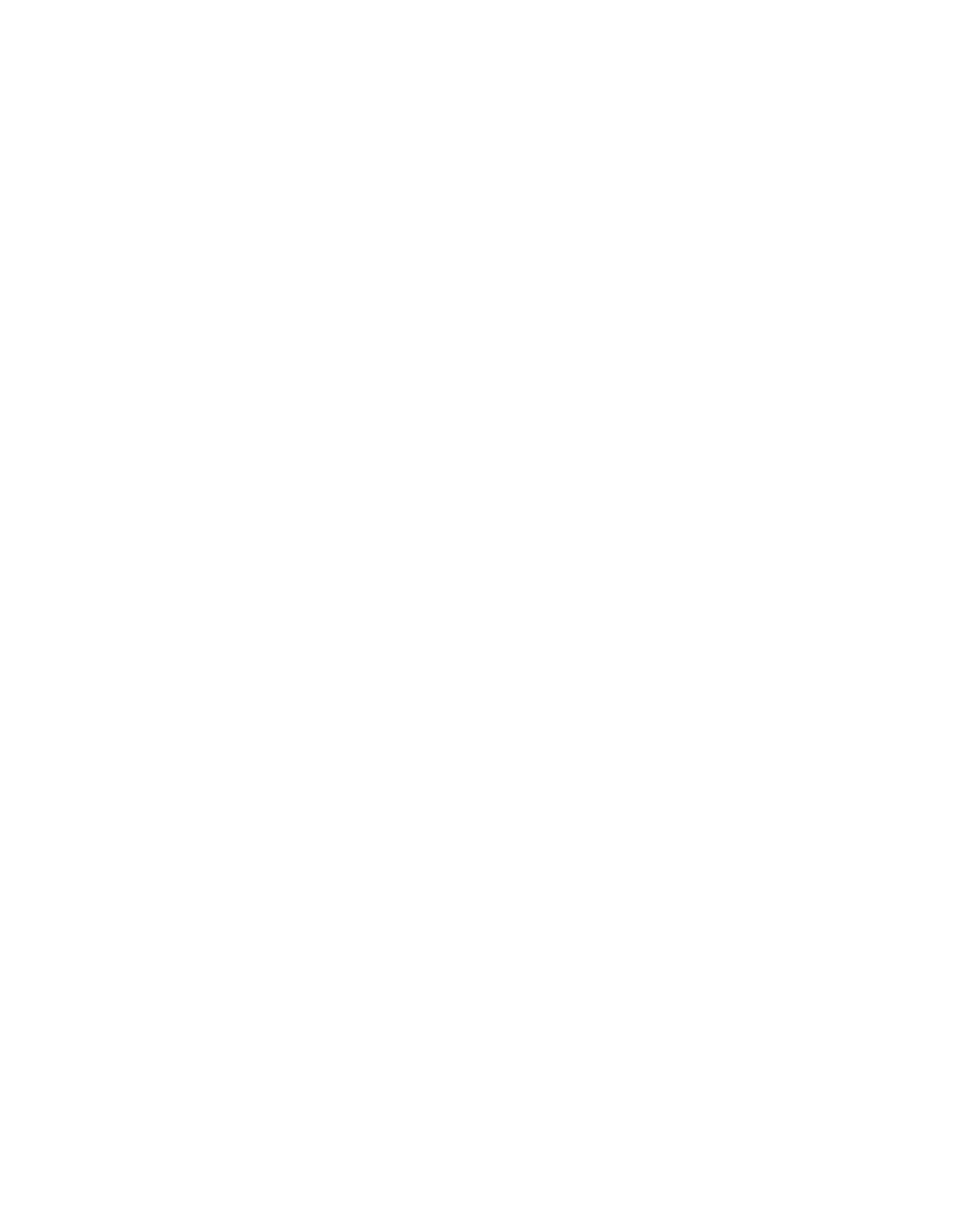#### Abstract

The United States is one of the world's largest producers and consumers of energy products and is likely to continue to be both for the foreseeable future. Technological improvements related to accessing the crude petroleum and natural gas in shale through hydraulic fracturing have caused significant structural changes in the U.S. energy sector. As a result of this "shale revolution", there have been large increases in U.S. production of crude petroleum and natural gas, and the United States faces the prospect of soon becoming a net exporter of natural gas. However, the outlook for coal is more pessimistic due to both recently enacted and upcoming environmental regulations as well as increased competition from newly abundant natural gas.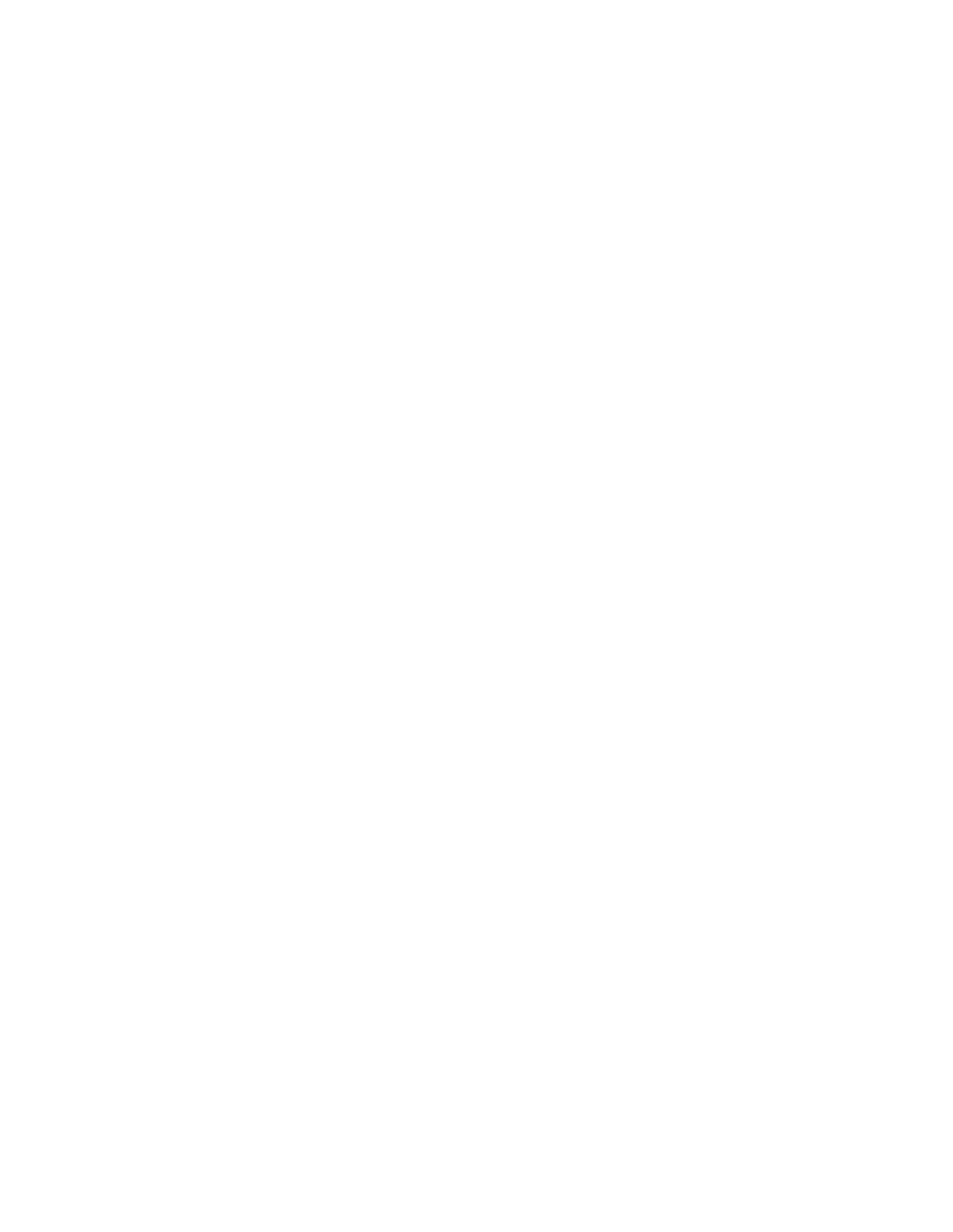## **Introduction**

The United States is one of the world's largest producers and consumers of energy products and is likely to continue to be both for the foreseeable future. The major internationally traded energy products can be divided into four categories: crude petroleum, refined petroleum products, natural gas, and coal, and the United States is an important trader of all of these goods.<sup>[1](#page-4-0)</sup> As recently as the mid-2000s, forecasts had projected that U.S. crude petroleum and natural gas production would decline, requiring increased imports to maintain domestic consumption levels. However, technological improvements related to hydraulic fracturing have reversed this trend, significantly increasing crude petroleum and natural gas production and leading to reduced imports of crude petroleum and increased exports of refined petroleum products. This structural change is projected to persist for several decades and result in the United States becoming a net exporter of natural gas while significantly reducing U.S. dependence on imported crude petroleum. By contrast, U.S. coal production and consumption have dropped in recent years due to the low price of natural gas and the closure of coal–fired power plants because of new environmental regulations. This paper examines these major structural changes impacting the U.S. energy sector by looking individually at each of the four major fuel types.

## **Natural Gas**

 $\overline{a}$ 

Improvements in natural gas extraction using hydraulic fracturing (or "fracking") and related technologies have greatly increased U.S. natural gas production from heretofore uneconomical shale gas deposits. This technology-driven growth in gas output was largely unanticipated, and as late as 2008, the Energy Information Administration (EIA) was predicting no major increases in U.S. natural gas production over the next decade (figure 1). But, in fact, this "shale revolution" has led to large increases in domestic natural gas production and consumption, and similarly large reductions in imports (figure 2). The EIA now projects that U.S. natural gas production will continue to grow and that the United States will soon become a net exporter of natural gas to Mexico, Europe, and Asia.

<span id="page-4-0"></span> $1$  Nuclear materials are not included in this article due to their small trade volumes and certain restrictions applied to such trade.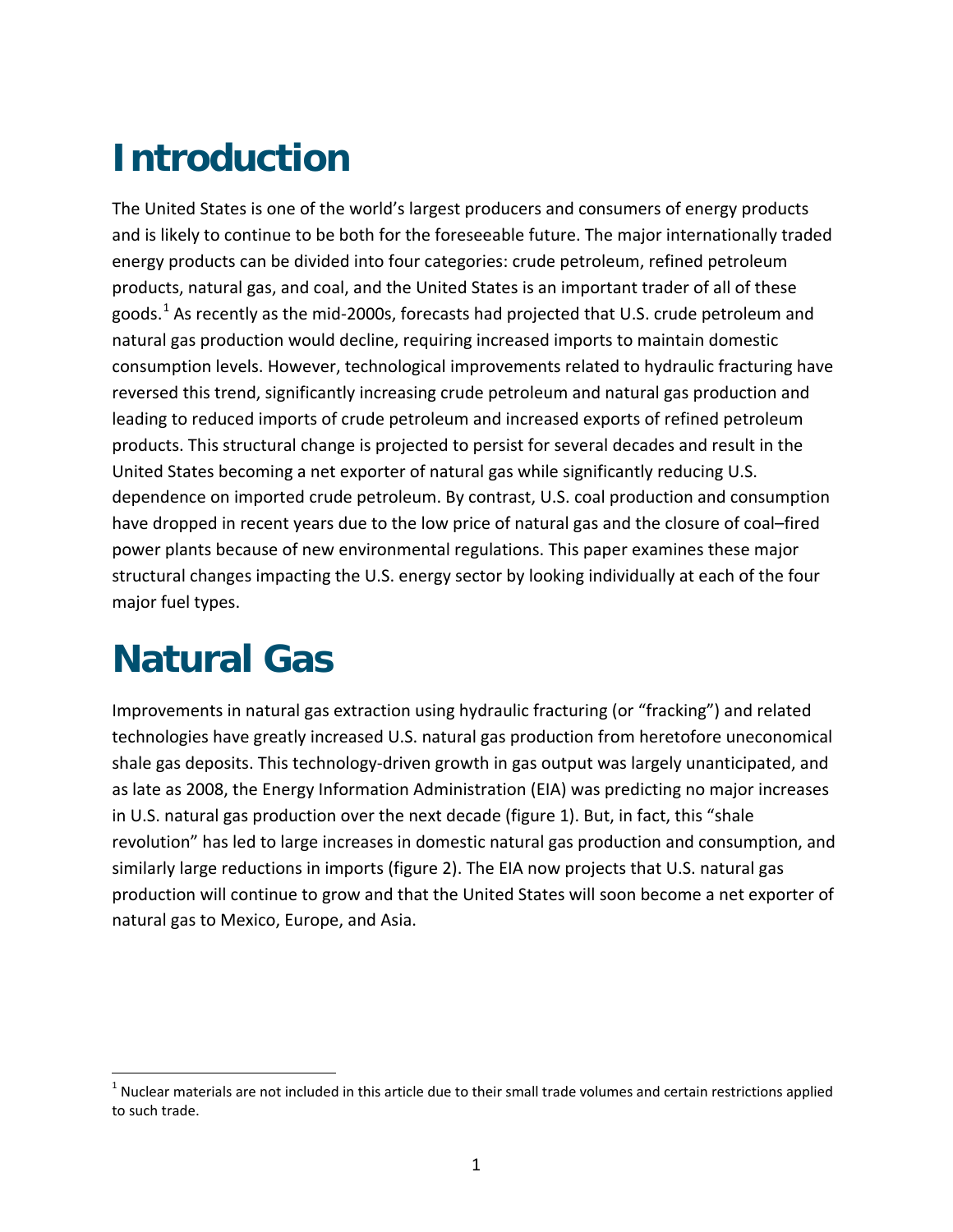

**Figure 1:** Recent U.S. natural gas production has greatly exceeded forecast

Sources: (1) EIA. Annual Energy Outlook, 2008, Data Table 13. (2) EIA. Annual Energy Outlook, 2014, Data Table 13. (3) EIA. Natural Gas Withdrawals and Production, November 28, 2014.



**Figure 2:** The United States is projected to soon become a net exporter of natural gas

Sources: (1) EIA. Annual Energy Outlook, 2014. (2) EIA. US Natural Gas Consumption by End Use, September 30, 2014. (3) EIA. U.S. Natural Gas Imports by Country, September 30, 2014. (4) EIA. US Natural Gas Exports and Re-Exports by Country, September 30, 2014. (5) EIA. Natural Gas Gross Withdrawals and Production, September 30, 2014. Notes: Data for 2014 and later are forecasts from EIA. Annual Energy Outlook, 2014.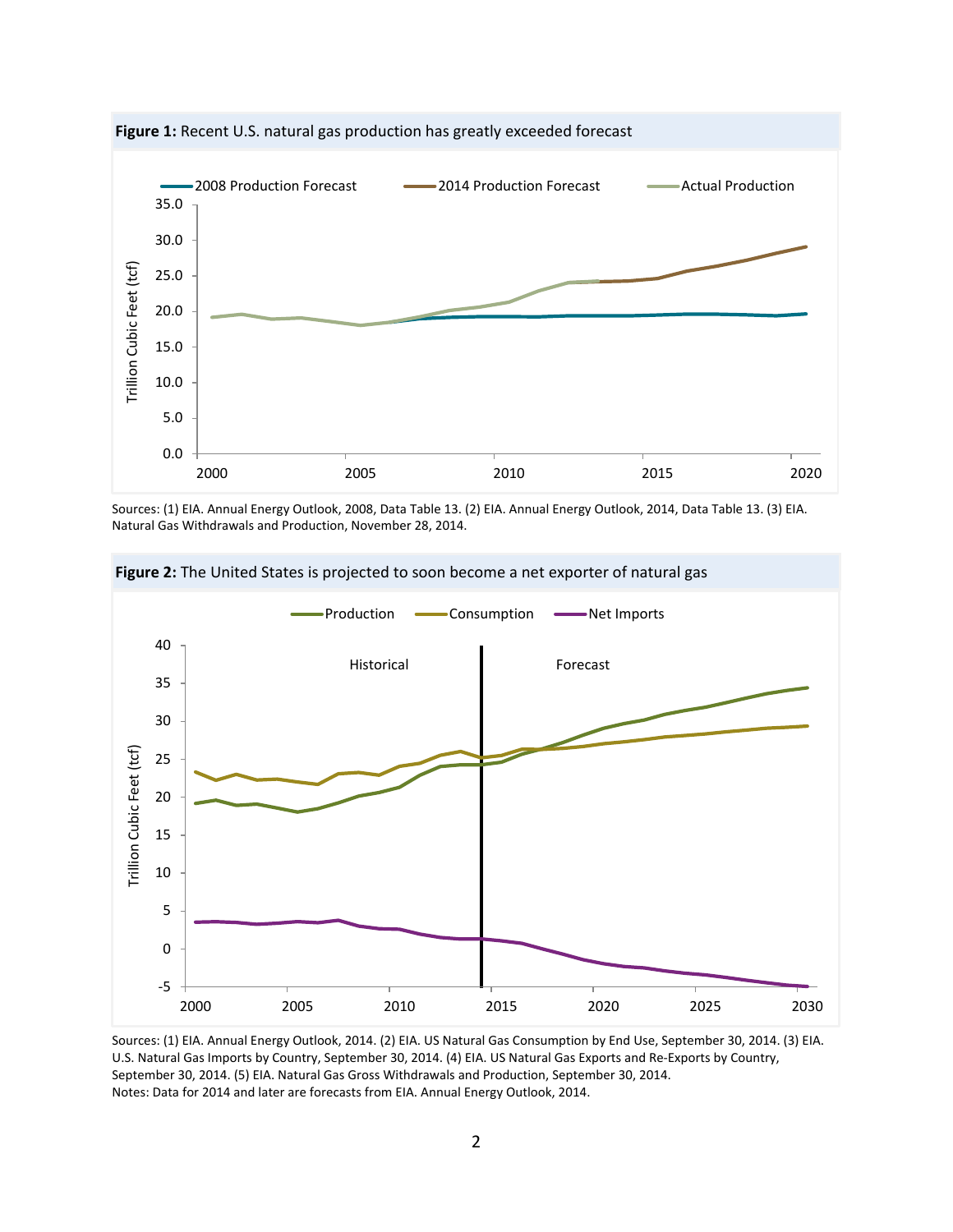The United States has long been a major producer of natural gas but most of this production came from conventional wells, not shale. Although it was well-known by the industry that the United States had large shale gas deposits, these deposits were not economical to extract. However, this situation changed when improvements to hydraulic fracturing and other pre-existing technologies<sup>[2](#page-6-0)</sup> resulted in economically viable production from shale deposits. Related technological improvements have also been applied to tight natural gas and coalbed methane and the ensemble effect has been a boom of unconventional natural gas production starting in 2009. Although conventional natural gas production has been in decline, the increase in shale production has more than made up for these declines, increasing total natural gas output (figure 3). The United States is now the world's largest producer of natural gas, producing 24 trillion cubic feet (tcf) in 2012, followed by Russia with 22 tcf, and the European Union with 6 tcf (figure 4).





Source: Official statistics of the U.S. Department of Energy, Energy Information Administration. Note: Data for 2013 and later are forecasts.

<span id="page-6-0"></span> $2$  Other key technologies include horizontal drilling and slickwater. Slickwater fracturing is a method of hydraulic fracturing which involves adding chemicals to water pumped into wells to increase the fluid flow of crude petroleum and natural gas to the surface.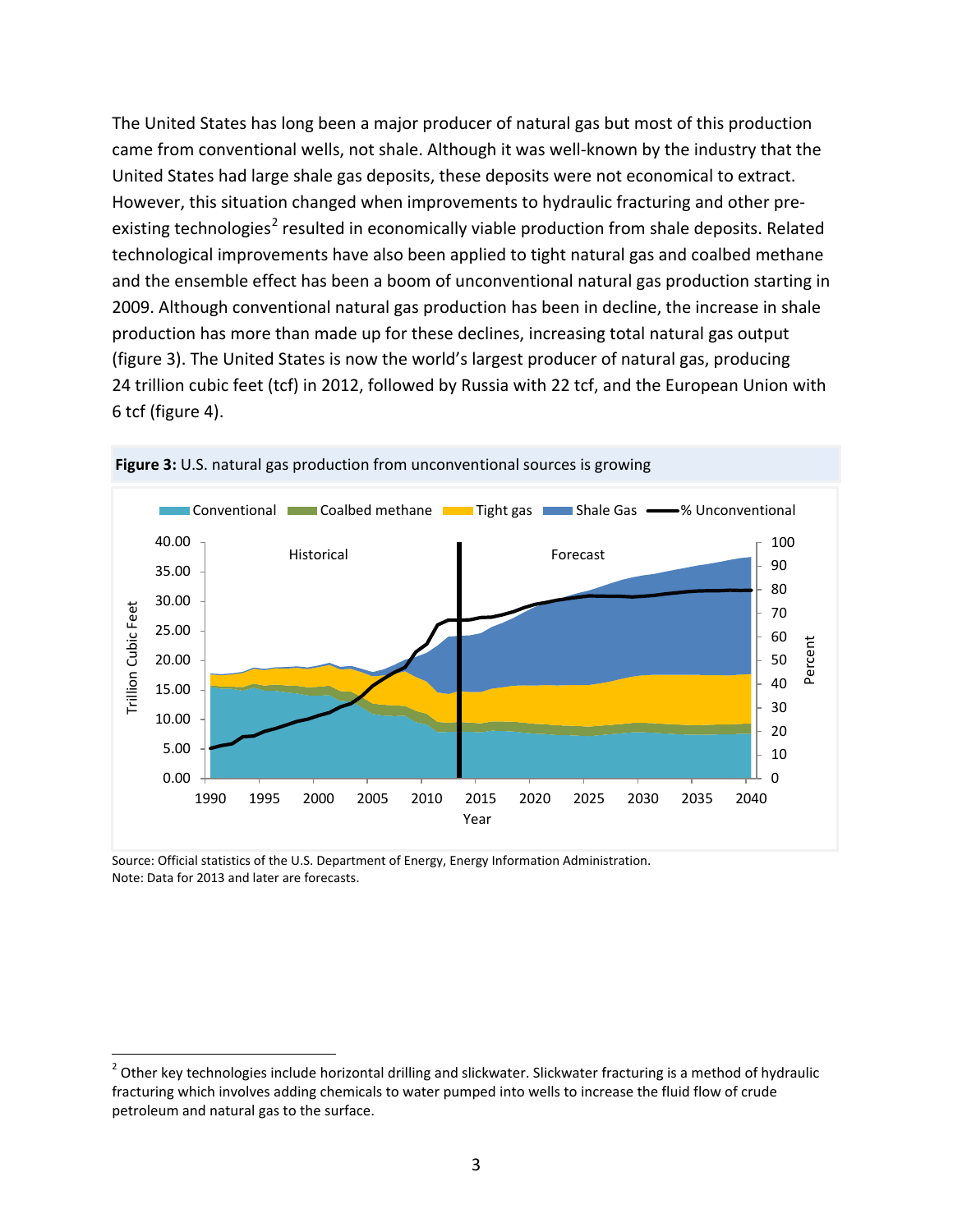



Electricity generation is the largest single use of natural gas, and the average domestic price of natural gas for electricity has fallen from a high of \$9.02 per million British Thermal Units (Btu) in 2008 to \$4.98 per million Btu in 2014.<sup>[3](#page-7-0)[4](#page-7-1)[5](#page-7-2)</sup> Natural gas also has industrial applications in petrochemical production, primary metals, and other industries but of all the uses of natural gas, electricity has seen the largest consumption increase since 2012.<sup>[6](#page-7-3)</sup> The rising consumption of natural gas has mainly come at the expense of coal, which has seen its share of electricity generation fall from 52 percent in 2000 to 39 percent in 2013.<sup>[7](#page-7-4)</sup>

The shale revolution has resulted in decreased U.S. imports and is projected to lead to the United States soon becoming a significant exporter of natural gas. The United States has historically been a major producer and consumer of natural gas, but with relatively little trade outside of North America. However, the EIA predicts that the shale revolution could turn the United States from a net importer to a net exporter with Mexico (principally via pipeline), and expand U.S. exports outside North America with liquefied natural gas (LNG) tanker ships. These exports will take advantage of the large differences between U.S. and foreign natural gas prices caused by growth in U.S. shale gas production (figure 5). Net exports of natural gas to Mexico

Source: EIA. International Energy Statistics: Gas; Production (accessed October 24, 2014).

<span id="page-7-0"></span> $3$  EIA. US Natural Gas Consumption by End Use, September 30, 2014.<br> $4$  EIA. Electric Power Annual, December 12, 2013. Table 7.1.<br> $5$  EIA. Short-Term Energy Outlook, March 10, 2015.

<span id="page-7-1"></span>

<span id="page-7-2"></span>

<span id="page-7-4"></span><span id="page-7-3"></span>

<sup>&</sup>lt;sup>6</sup> EIA. US Natural Gas Consumption by End Use, September 30, 2014.<br><sup>7</sup> EIA. October 2014 Monthly Energy Review, October 28, 2014. Table 7.2a.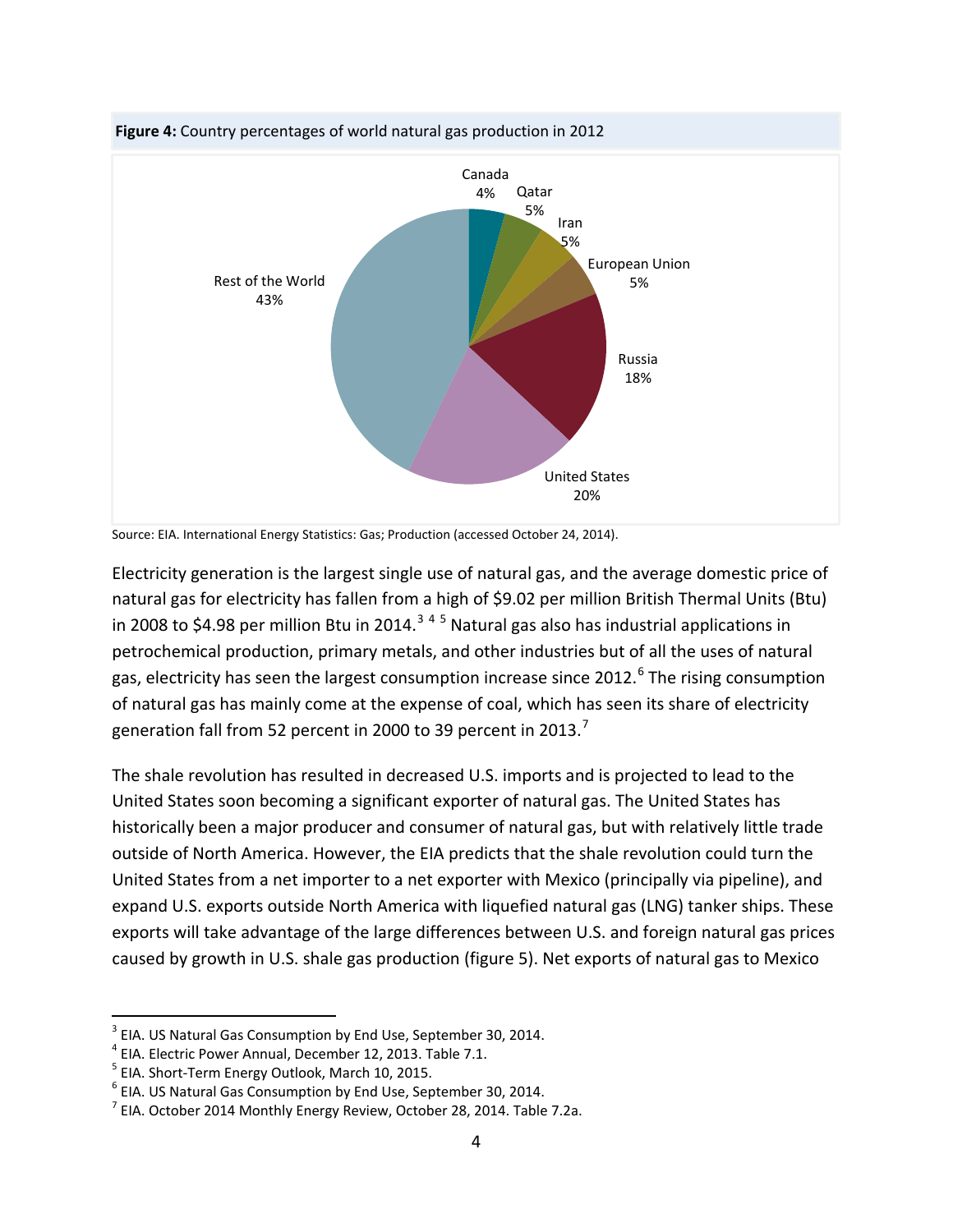

**Figure 5:** Natural gas is now much cheaper in the United States than in other countries

Source: BP. Statistical Review of World Energy, June 2014.

|                | U.S. imports         |                      | U.S. exports         |
|----------------|----------------------|----------------------|----------------------|
| Country        | (million cubic feet) | Country              | (million cubic feet) |
| Pipeline total | 2,786,496            | Pipeline total       | 1,569,375            |
| Canada         | 2,785,427            | Canada               | 911,007              |
| Mexico         | 1,069                | Mexico               | 658,368              |
| LNG total      | 96,859               | LNG total            | 2,924                |
| Trinidad       | 69,744               | Canada (by truck)    | 71                   |
| Yemen          | 11,024               | Mexico (by truck)    | 128                  |
| All other      | 16,091               | Re-exports to Mexico | 2,725                |
| Grand total    | 2,883,355            | Grand total          | 1,572,413            |

|  |  | Table 1: U.S. imports and exports of natural gas, by country, for 2013 |  |  |
|--|--|------------------------------------------------------------------------|--|--|
|--|--|------------------------------------------------------------------------|--|--|

Source: Official statistics of the U.S. Department of Energy.

 $\overline{a}$ 

are expected to grow as Mexican demand is forecast to double over the next decade. $8$  By contrast, as of 2013, the United States continued to be a net importer of natural gas from Canada (table 1), although the trade deficit with Canada has fallen from 3.6 trillion cubic feet (tcf) in 2008 to 1.8 tcf in 2013.<sup>[9](#page-8-1)</sup>

Asian and European countries are likely to be the United States' main LNG trading partners. Japan, Korea, the EU, Taiwan, China, and India were the world's top LNG importers in 2013 and together they accounted for 83 percent of reported world LNG imports by value.<sup>[10](#page-8-2)</sup> Developing countries are projected to lead future demand growth—the International Energy Agency (IEA) forecasts that world gas demand will grow by an average of 1.6 percent per year from 2010

<span id="page-8-1"></span><span id="page-8-0"></span><sup>&</sup>lt;sup>8</sup> Ford. Mexico's energy ministry projects rapid near-term growth of natural gas imports from U.S., May 29, 2014.<br><sup>9</sup> EIA. U.S. Natural Gas Imports by Country, September 30, 2014.<br><sup>10</sup> Global Trade Information Services. G

<span id="page-8-2"></span>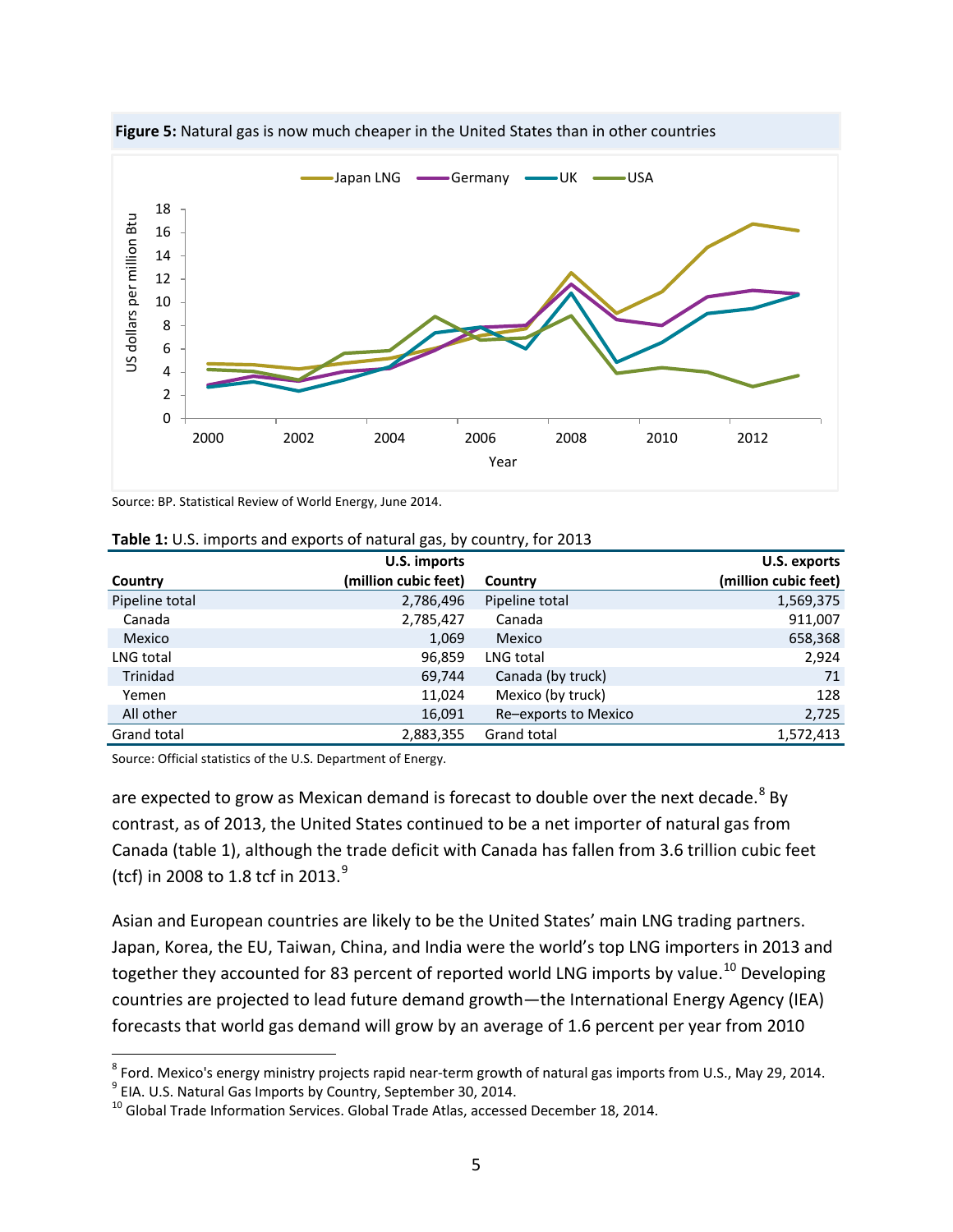to 2035, driven by non-OECD demand in general (2.3 percent growth per year) and Chinese demand in particular (6.6 percent growth per year).<sup>[11](#page-9-0)</sup> However, events in developed countries have also created demand for U.S. LNG. After the Fukushima-Daiichi disaster in 2011, Japan shuttered nuclear power plants representing 27 percent of their power supply and increased electricity generation from natural gas.<sup>[12](#page-9-1)</sup> Japan, already the world's largest LNG market,  $^{13}$  $^{13}$  $^{13}$  saw LNG imports increase by 25 percent from 2010 to 2012.<sup>[14](#page-9-3)</sup> And, after the Ukraine crisis began in 2013, concerns about European dependency on Russian natural gas have encouraged Europe to look to the United States for LNG exports.<sup>[15](#page-9-4)</sup>

Although U.S. natural gas production and exports are anticipated to show strong growth, other natural gas exporting countries have also seen the same opportunities and are acting to increase their export capacity. 3.8 tcf of LNG export capacity are currently under construction worldwide and will be operational by  $2018<sup>16</sup>$  $2018<sup>16</sup>$  $2018<sup>16</sup>$  thereby increasing total world LNG export capacity to [17](#page-9-6) tcf.<sup>17</sup> It is important to note that while U.S. LNG exports will be substantial compared to international LNG trade, they will still be small compared to the entire world natural gas market. The international Energy Agency (IEA) projects world natural gas demand to increase to 139 tcf in 2020 and 175 tcf in 2035.<sup>[18](#page-9-7)</sup> By comparison, the EIA forecasts that U.S. LNG exports could be 1.1 tcf in 2018 and reach a peak of 3.4 tcf in 2030.<sup>[19](#page-9-8)</sup>

## **Crude Petroleum**

During the last five years, U.S. crude petroleum production has increased significantly, due in large part to growing shale-related supplies (appendix). At the same time, domestic consumption has decreased slightly, resulting in a large drop in U.S. imports. In fact, for the first time in more than a decade, imports accounted for less than 50 percent of U.S. crude consumption. As a result of the largely stagnant U.S. consumption and strongly growing consumption in non-OECD countries, the U.S. share of global consumption has steadily decreased, reaching a low of 16 percent in 2014.

<span id="page-9-0"></span><sup>&</sup>lt;sup>11</sup> International Energy Agency. World Energy Outlook, 2014, 128.

<span id="page-9-3"></span>

<span id="page-9-5"></span><span id="page-9-4"></span>

<span id="page-9-2"></span><span id="page-9-1"></span><sup>&</sup>lt;sup>12</sup> EIA. Japan, January 30, 2015.<br><sup>13</sup> Global Trade Information Services. Global Trade Atlas, accessed December 18, 2014.<br><sup>14</sup> Ibid.<br><sup>15</sup> Lopatka. Central Europeans want U.S. gas to cut dependence on Russia, March 8, 201

<span id="page-9-6"></span>

<span id="page-9-7"></span>

<span id="page-9-8"></span>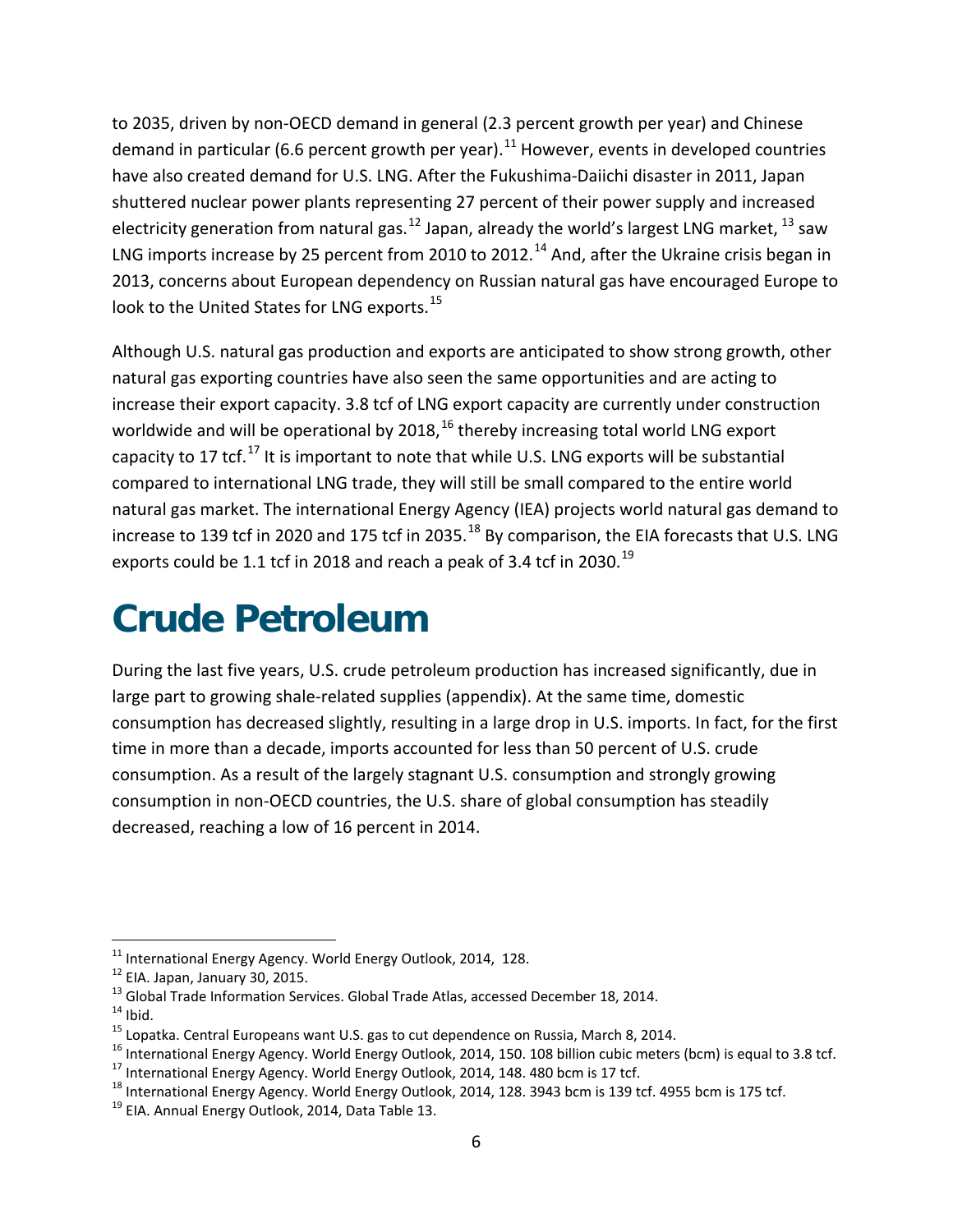The world's largest producers of crude petroleum are collectively the member nations of OPEC (which includes Saudi Arabia),<sup>[20](#page-10-0)</sup> followed by Russia, the United States, and Canada. Individually, the largest single producer of crude in 2013 was Russia, followed by Saudi Arabia and the United States (figure 6). The United States is by far the world's largest consumer of crude petroleum, and in 2013 it consumed 19.0 million barrels per day, almost twice as much as China, the second largest consumer, at 10.3 million barrels per day. $^{21}$  $^{21}$  $^{21}$ 





Source: EIA. International Energy Statistics: Petroleum; Production; Production of Crude Oil including Lease Condensate (accessed October 24, 2014).

After decades of decline, U.S. production of crude petroleum has risen rapidly in recent years (figure 7) as a result of high world prices that incentivized technological innovation in tertiary production methods. In particular, horizontal drilling and multistage hydraulic fracturing are now utilized to access crude and natural gas resources from shale rock formations that were once uneconomical. The increased output has largely occurred in the Bakken (Montana and North Dakota), Eagle Ford (Texas), and Permian (Texas) deposits. As a result, U.S. production of crude petroleum rose by 33 percent from 2012–2014 and the U.S. share of total world production has risen to 10 percent (appendix). These new supplies have substantially reduced U.S. dependence on crude imports (figure 8), and continued efficient development of domestic

<span id="page-10-0"></span><sup>&</sup>lt;sup>20</sup> The 12 member countries of OPEC are Iran, Iraq, Kuwait, Saudi Arabia, Venezuela, Qatar, Libya, the United Arab Emirates, Angola, Algeria, Nigeria, and Ecuador.

<span id="page-10-1"></span> $21$  EIA. 2013 World Oil Consumption, accessed February 19, 2015.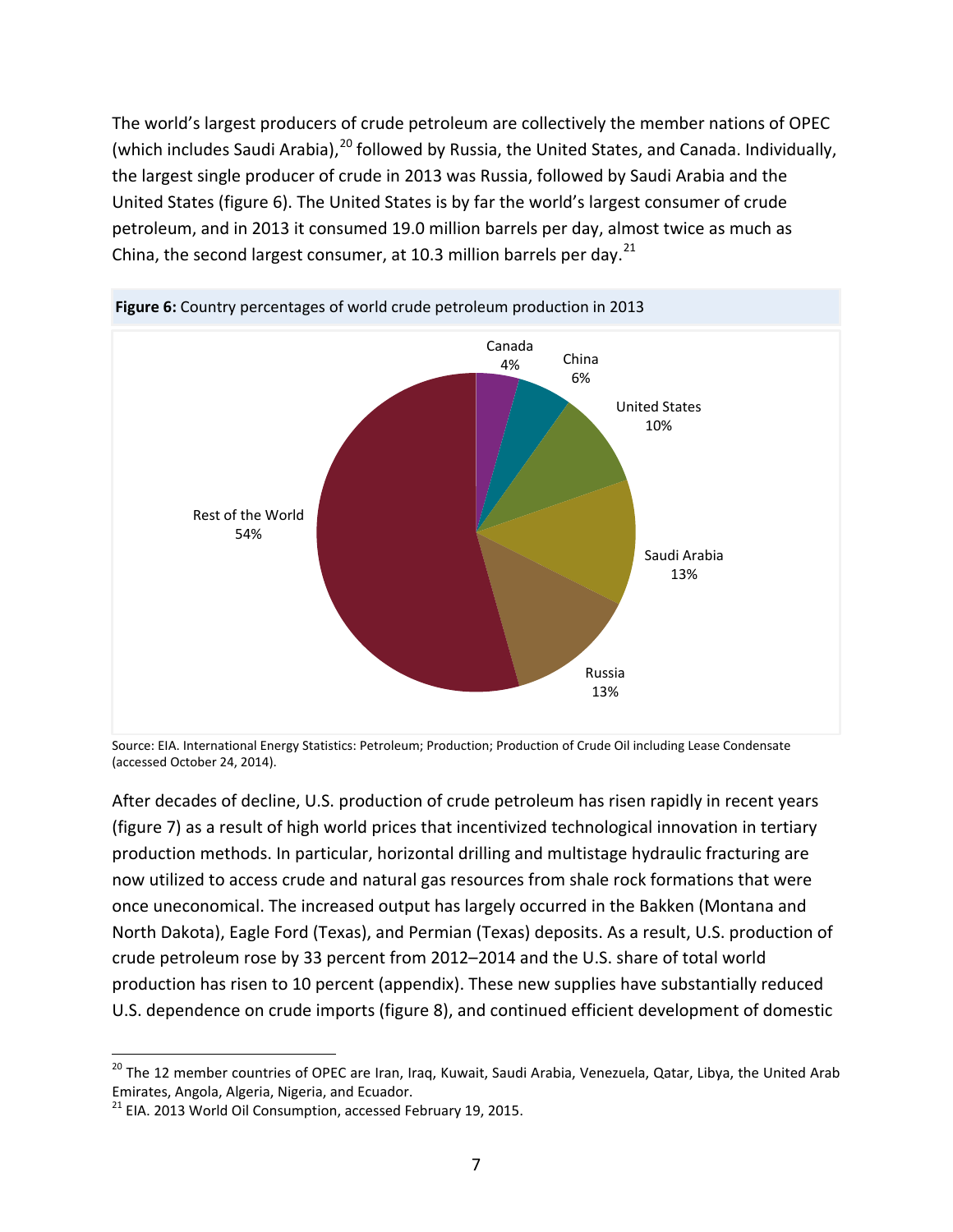

**Figure 7:** U.S. crude petroleum production unexpectedly increased

Sources: (1) EIA. Annual Energy Outlook, 2008, Table 14. (2) EIA. Annual Energy Outlook, 2014, Table 11. (3) EIA. U.S. Crude Oil Supply & Disposition, September 30, 2014.



**Figure 8:** Increased U.S. production of crude petroleum has led to declining imports

Sources: (1) EIA. Annual Energy Outlook, 2014, Table 11. (2) EIA. U.S. Crude Oil Supply & Disposition, September 30, 2014.

resources promises even greater improvement in the domestic supply-demand balance. Although the fall in crude prices during 2014 has not yet significantly impacted domestic production, prolonged low prices would eventually result in less new well drilling, which would eventually reduce production rates.<sup>[22](#page-11-0)</sup>

During 2004–2012, U.S. consumption of crude petroleum was flat or slightly declining due principally to the weakened U.S. economy, high crude prices, and more fuel–efficient

<span id="page-11-0"></span> $^{22}$  Cook and Perrin. Lower 48 oil production outlook stable despite expected near-term reduction in rig count, January 26, 2015.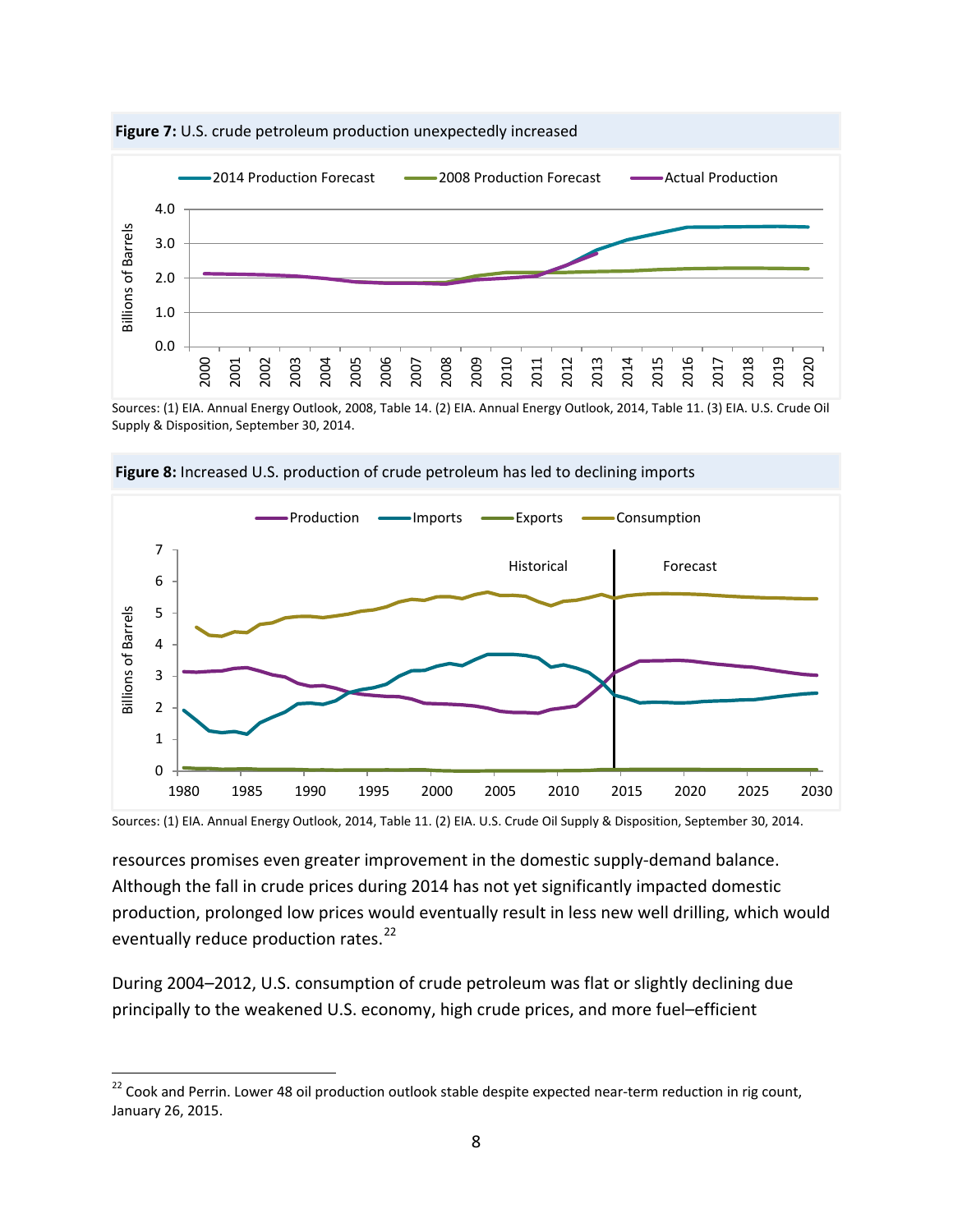automobiles.<sup>[23](#page-12-0)</sup> As a result of the flat U.S. crude consumption and growing demand in non-OECD countries, the U.S. share of the global crude market steadily decreased, reaching a low of 16 percent in 2013 (appendix). However, absolute (not percentage) U.S. consumption of crude petroleum began to rise slightly in 2012. This trend is expected to continue through 2015 and beyond as demand increases from domestic producers of petrochemicals and consumers of refined petroleum products.<sup>[24](#page-12-1)</sup>

As a result of U.S. crude consumption largely holding constant and domestic production increasing, U.S. imports fell by 27 percent during 2004–2014. The United States is now the second-largest world importer of crude petroleum, having been overtaken by China in 2013.<sup>[25](#page-12-2)</sup> Canada has been the largest foreign supplier of crude petroleum to the United States for decades and continues to be so (table 2). Large multinational energy companies operate in both countries and exchange crude and petroleum products across the border. Also, an integrated system of shared pipelines crossing the U.S.-Canada border makes it easy and cost efficient to transport crude petroleum from the wellhead to refineries. U.S. imports of crude petroleum from all other major sources declined during 2005–2013, particularly from OPEC member nations.

The more than 90 percent decline in U.S. imports of crude from Nigeria during 2011–2014 was particularly noteworthy. Although partially caused by supply disruptions in Nigeria, it was primarily the result of U.S. production increases from shale deposits such as the Bakken and Eagle Ford formations. The crude produced from these deposits is of similar quality to Nigeria's crude, and as production from these formations increased, U.S. imports from Nigeria declined. As a result, two U.S. East Coast refineries that specialized in refining Nigerian crude are now primarily using domestically produced crude petroleum instead.<sup>[26](#page-12-3)</sup>

The United States is not a significant exporter of crude petroleum. In fact, U.S. exports of crude petroleum have been prohibited since 1973, except as approved by the U.S. government. Canada has been the only consistent market for such exports, which are part of a commercial exchange agreement between U.S. and Canadian refiners. However, although U.S. exports of crude are prohibited, the increase in domestic production of crude has contributed to tremendous recent growth in U.S. exports of refined petroleum products.

<span id="page-12-1"></span>

<span id="page-12-3"></span><span id="page-12-2"></span>

<span id="page-12-0"></span><sup>&</sup>lt;sup>23</sup> Staff telephone interviews with industry sources, January 14, 2015.<br><sup>24</sup> Ibid.<br><sup>25</sup> Data derived from official statistics of the U.S. Department of Energy.<br><sup>25</sup> Oil and Gas Journal. "Western Europe Leads Global Refin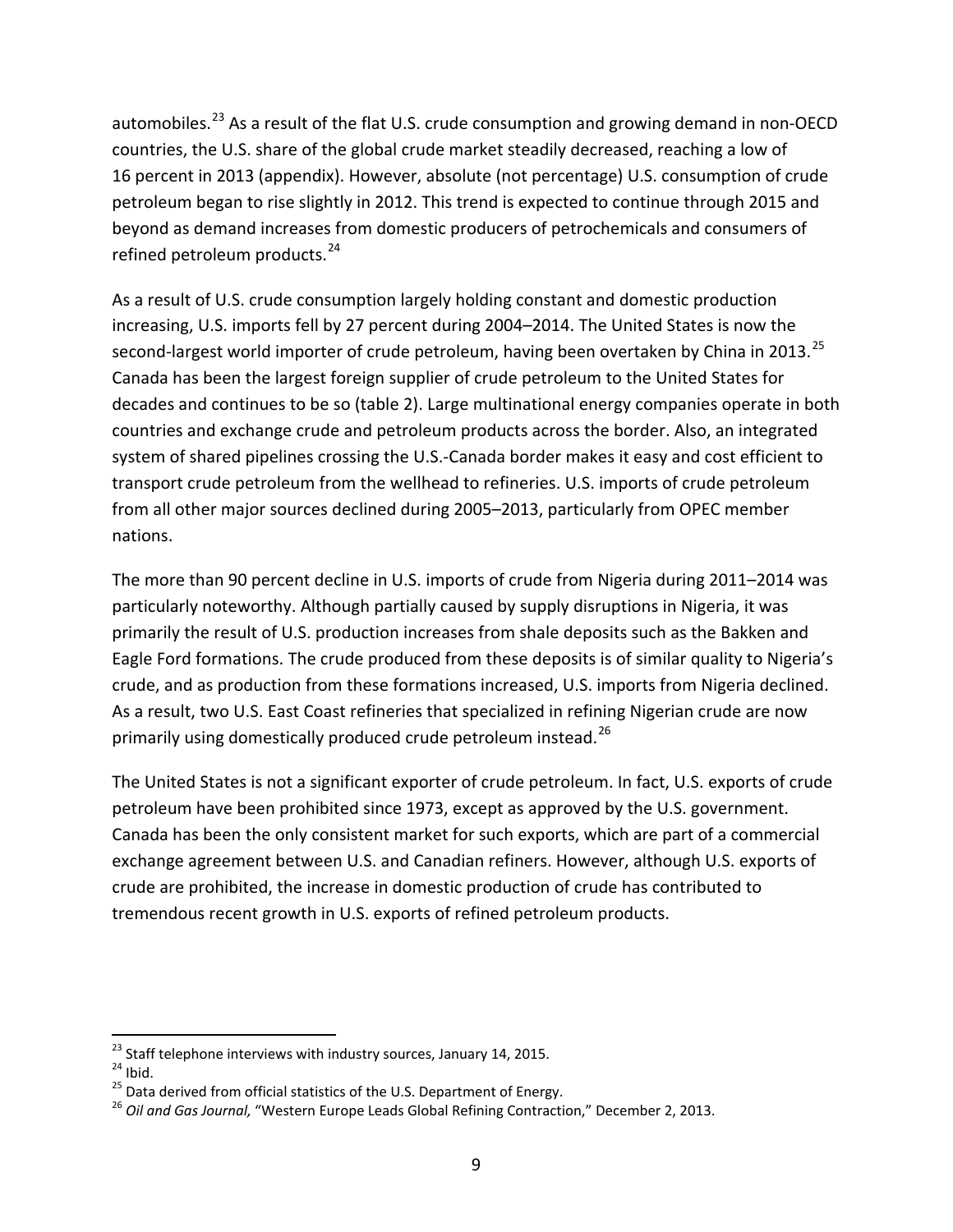|                    | U.S. imports<br>$(1,000 \text{ barrels})$ |             | U.S. exports<br>$(1,000 \text{ barrels})$ |
|--------------------|-------------------------------------------|-------------|-------------------------------------------|
| Country            | per day)                                  | Country     | per day)                                  |
| Canada             | 2,579                                     | Canada      | 133                                       |
| Mexico             | 850                                       | All other   | a                                         |
| All other non-OPEC | 808                                       |             |                                           |
| <b>OPEC</b>        | 3,493                                     |             |                                           |
| Saudi Arabia       | 1,325                                     |             |                                           |
| Venezuela          | 755                                       |             |                                           |
| Nigeria            | 239                                       |             |                                           |
| All other OPEC     | 1,174                                     |             |                                           |
| Grand total        | 7,730                                     | Grand total | 133                                       |

**Table 2:** U.S. imports and exports of crude petroleum, by country, for 2013

Source: Official statistics of the U.S. Department of Energy.<br><sup>a</sup> Less than 500 barrels per day.

 $\overline{a}$ 

### **Refined Petroleum Products**

During the last decade, the United States experienced strong, steady growth in the production of refined petroleum products, and is currently the world's largest producer (figure 9).<sup>[27](#page-13-0)</sup> The United States has also accounted for an increasing share of global exports in recent years, rising from 8 percent in 2009 to 15 percent in 2014 (appendix). Moreover, in 2011, for the first time in over 60 years, the United States became a net exporter of petroleum products, with most of these exports coming from the U.S. Gulf Coast, where some of the world's most sophisticated refining capacity is concentrated.

Because of increasing domestic production of crude petroleum, U.S. refiners have had access to a rising supply of low-priced domestic feedstock with which to produce refined petroleum products. During 2004–2014, U.S. refined products output rose by 11 percent to roughly 20 million barrels per day. At the same time, U.S. consumption of refined products fell by 11 percent to roughly 18 million barrels per day. Declining domestic consumption resulted primarily from the use of more fuel-efficient cars, fuel switching toward natural gas and away from refined petroleum products by certain industrial consumers, and the overall dampening effects of the Great Recession on demand for refined products. The growth in U.S. production and decline in domestic consumption have had important implications for U.S. trade in refined products.

<span id="page-13-0"></span><sup>&</sup>lt;sup>27</sup> Refined petroleum products are produced in refineries from crude petroleum and include distillate and residual fuel oils, motor fuels (including natural gasoline and jet fuels), naphtha, lubricants, and greases, as well as many other products. What this document refers to as refined petroleum products is most similar to "petroleum products" under EIA definitions, although it is not exactly identical.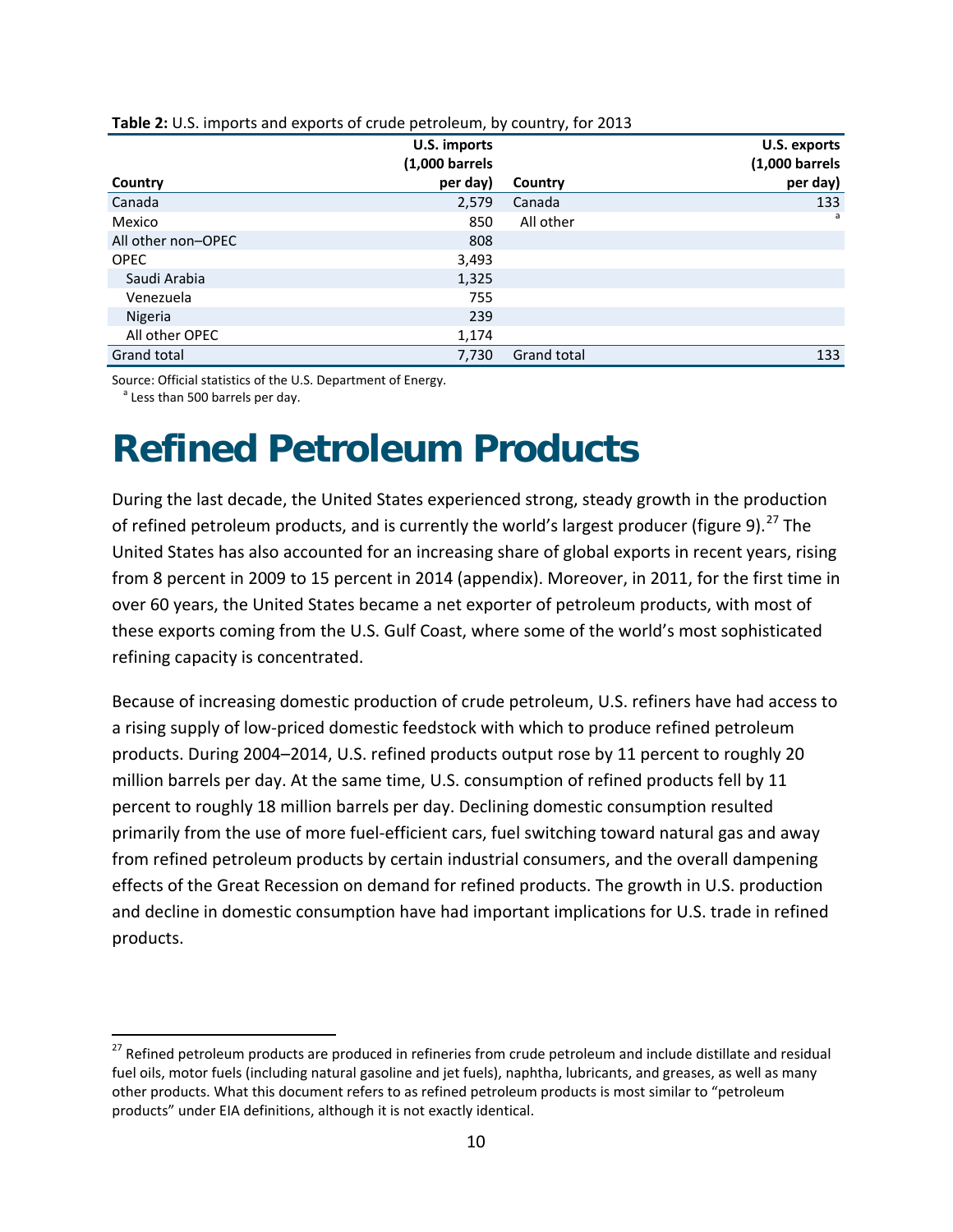

**Figure 9:** Country percentages of world refined petroleum products production in 2013

During 2004–2014, U.S. exports of petroleum products more than doubled to 3.7 million barrels in 2014, and the U.S. share of global exports rose from five percent to fifteen percent. Moreover, industry experts expect that U.S. exports will continue to rise in the foreseeable future. The increase in the quantity of U.S. exports of petroleum products is attributable to the domestic supply and demand factors listed above as well as high demand for fuel oils on the world market.<sup>[28](#page-14-0)</sup> In particular, the ban on U.S. exports of crude is credited with keeping the acquisition costs for domestic refiners below the costs of similar crude varieties on the global market, thereby lowering input costs and improving the competitiveness of U.S. refined product exports.

Due to a changing product mix of U.S. exports (since refineries produce a variety of products from a barrel of crude) and the rise in the refiner acquisition cost of a barrel of crude petroleum during most of 2004–2014, the value of U.S. exports showed an even more dramatic increase, rising from roughly \$18 billion to \$120 billion during the period (figure 10). Global demand for distillate fuel oils rose faster than demand for other primary petroleum products, prompting U.S. refiners to increase their yield of these fuel oils (a barrel of crude in U.S. refineries currently yields an average of 31 percent distillate fuel).<sup>[29](#page-14-1)</sup> Moreover, exports of fuel oils tended

Source: EIA. International Energy Statistics: Petroleum; Production; Total Refinery Output of Petroleum Products (accessed October 24, 2014).

<span id="page-14-1"></span>

<span id="page-14-0"></span><sup>&</sup>lt;sup>28</sup> USITC staff telephone interview with officials of the American Petroleum Institute, January 15, 2015.<br><sup>29</sup> Oil and Gas Journal, "Western Europe Leads Global Refining Contraction," December 2, 2013 and Petroleum *Economist*, "Refining Survey," September, 2014.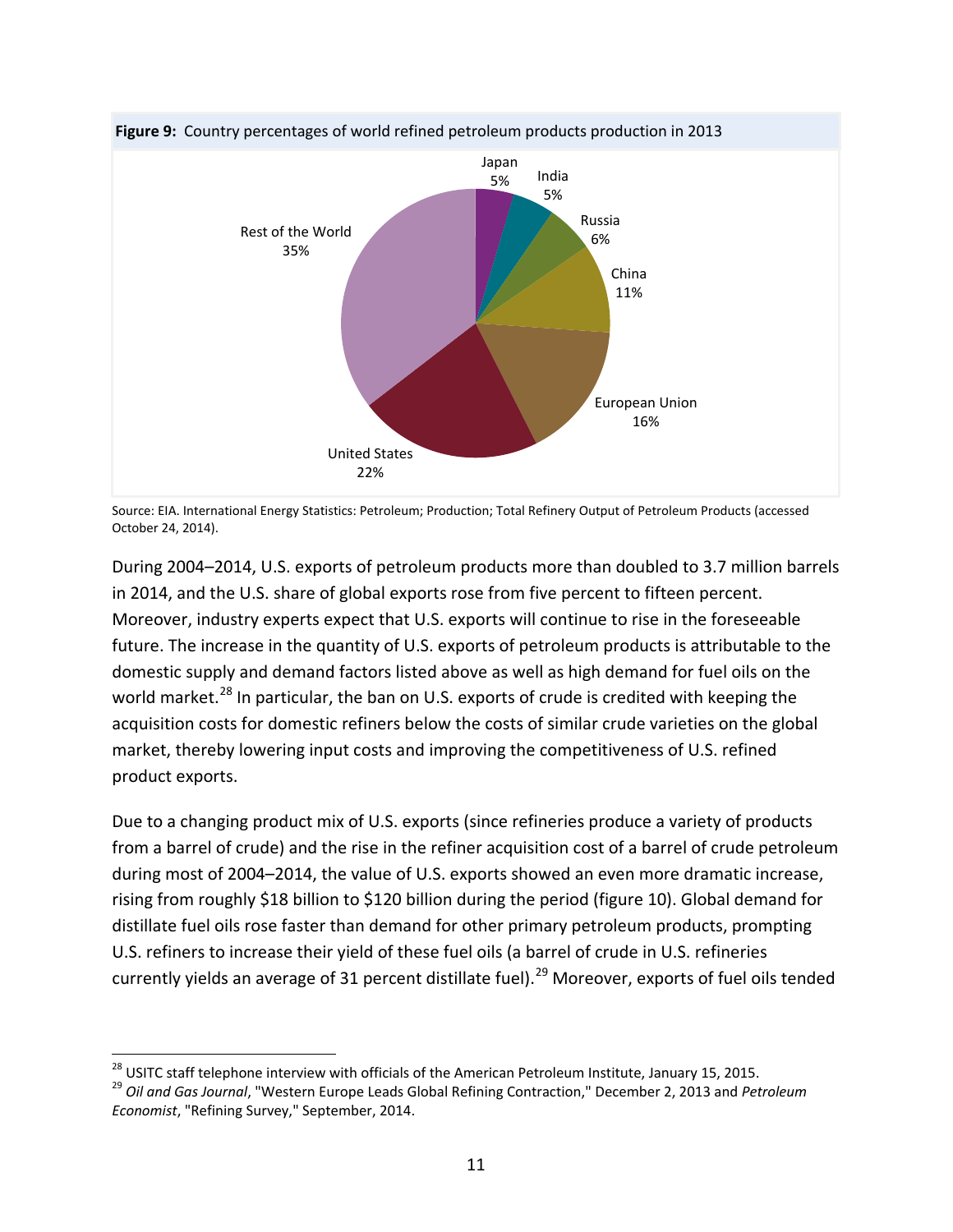

**Figure 10:** Increased U.S. production and declining U.S. consumption have led to rising exports of refined petroleum products

to have higher profit margins for U.S. refiners than natural gasoline.<sup>[30](#page-15-0)</sup> The rising value of U.S. exports was also impacted by the refiner acquisition cost of a barrel of crude petroleum, which rose from \$29 in 2003 to over \$100 in 2013 and was about \$95 per barrel in most of 2014. However, this cost decreased sharply in late 2014 and into 2015 as a result of a global oversupply of crude petroleum.

U.S. export growth is expected to continue as U.S. demand remains flat, U.S. production continues to grow, and refinery investments and upgrades in the EU and Latin America are delayed, keeping production there stagnant.  $31$  In recent years, U.S. export growth has been strongest to Latin America (not including Mexico) and the EU. Latin America's share of U.S. exports rose from 21 percent in 2009 to 28 percent in 2013, while the EU's share rose from 17 percent to 20 percent. Together, Canada and Mexico continue to account for about 27 percent of U.S. exports of petroleum products. $32$ 

The increased domestic production of refined products coupled with reduced consumption has led to a nearly 50-percent decline in the volume of U.S. imports during 2005–2014. Canada remained the leading single country source of U.S. imports of petroleum products in 2014,

Source: Official statistics of the U.S. Department of Energy, Energy Information Administration.

<span id="page-15-0"></span><sup>&</sup>lt;sup>30</sup> *Oil and Gas Journal,* "Western Europe Leads Global Refining Contraction," December 2, 2013.<br><sup>31</sup> EIA, *Short-Term Energy Outlook, February 11*, 2014.<br><sup>32</sup> Ibid

<span id="page-15-1"></span>

<span id="page-15-2"></span>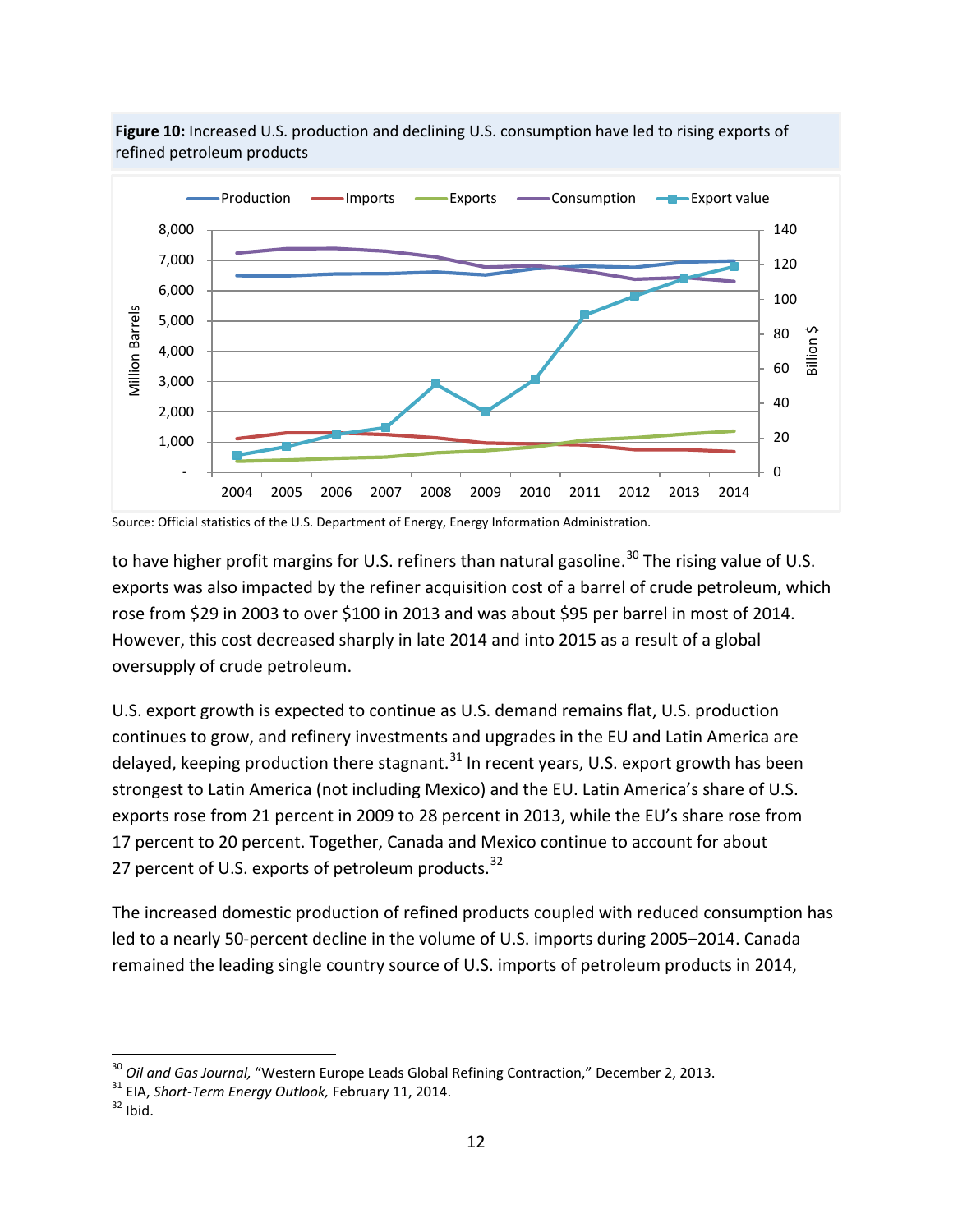followed by Russia (table 3).<sup>[33](#page-16-0)</sup> U.S. imports from most sources have declined in recent years, including from OPEC.

| <b>TWATE OF STOP IMPORTS AND CAPONES OF FUNNICAL PULSICIAN PROGRESS</b> BY COMMERTS TOP EGES |                           |                |                           |  |  |  |  |
|----------------------------------------------------------------------------------------------|---------------------------|----------------|---------------------------|--|--|--|--|
|                                                                                              | U.S. imports              |                | U.S. exports              |  |  |  |  |
|                                                                                              | $(1,000 \text{ barrels})$ |                | $(1,000 \text{ barrels})$ |  |  |  |  |
| Country                                                                                      | per day)                  | Country        | per day)                  |  |  |  |  |
| Canada                                                                                       | 563                       | European Union | 556                       |  |  |  |  |
| Russia                                                                                       | 428                       | Mexico         | 532                       |  |  |  |  |
| European Union                                                                               | 400                       | Canada         | 415                       |  |  |  |  |
| <b>OPEC</b>                                                                                  | 227                       | Chile          | 142                       |  |  |  |  |
| All other                                                                                    | 511                       | China          | 128                       |  |  |  |  |
|                                                                                              |                           | All other      | 1,714                     |  |  |  |  |
| Grand total                                                                                  | 2,129                     | Grand total    | 3,487                     |  |  |  |  |

| Table 3: U.S. imports and exports of refined petroleum products, by country, for 2013 |  |  |  |  |
|---------------------------------------------------------------------------------------|--|--|--|--|
|                                                                                       |  |  |  |  |

Source: Official statistics of the U.S. Department of Energy.

# **Coal**

The United States leads the world in terms of coal reserves and is the world's second largest producer of coal (figure 11).  $34$  In particular, the United States has an abundance of bituminous coal, which is the highest quality variety and the type most desired for electricity generation. However, U.S. coal demand has experienced a significant decline during the last decade (figure 12). The drop in demand led to declines in U.S. production which have only partly been offset by falling imports and strong exports.

Coal consumption falls into two categories: steam coal used to produce electricity and metallurgical coal used in the production of steel. Ninety percent of U.S. coal consumption is for generating electricity.<sup>[35](#page-16-2)</sup> However, domestic consumption of coal for electricity generation has been falling since 2009 due to rising competition from cleaner-burning and lower priced natural gas and increasingly stringent environmental regulations on emissions from coal-fired power plants. Total U.S. coal consumption is projected to be largely flat during the next decade as retirements of coal power plants rise in response to the implementation of the Mercury and Air Toxics Act and other environmental regulations.

<span id="page-16-0"></span><sup>&</sup>lt;sup>33</sup> U.S. imports of refined petroleum products from Canada are mostly distillate and residual fuel oils and natural gasoline (including stocks for blending motor fuel). (Derived from official U.S. government statistics).<br><sup>34</sup>Other countries with large reserves of coal include Russia, China, and India. (Derived from official U.S.

<span id="page-16-2"></span><span id="page-16-1"></span>government statistics).<br><sup>35</sup> Official statistics of the U.S. Department of Energy, Energy Information Administration.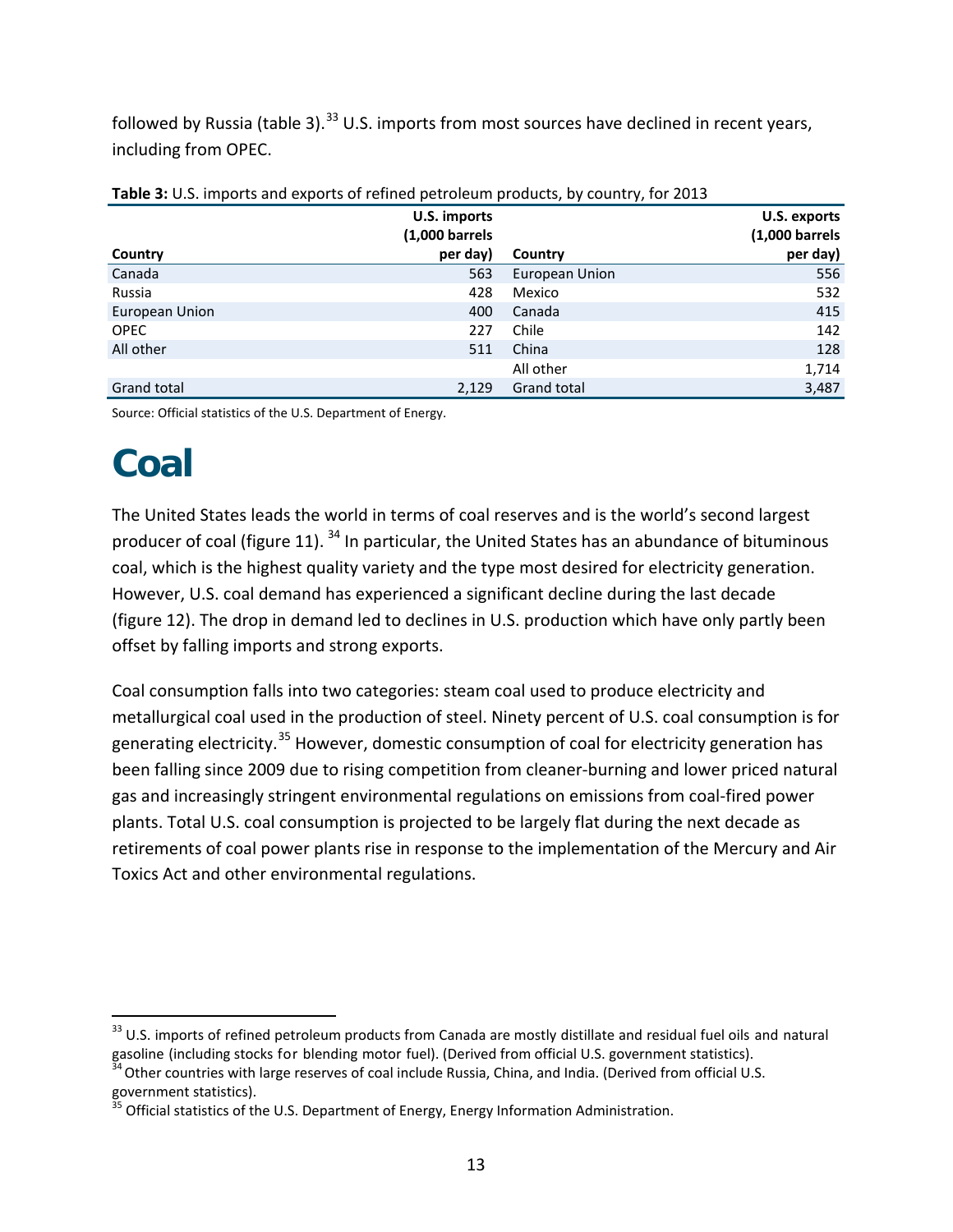

**Figure 11:** Country percentages of world coal production and consumption in 2013

Source: (1) EIA. International Energy Statistics: Coal, production (accessed October 31, 2014) and (2) EIA. International Energy Statistics: Coal, consumption (accessed October 31, 2014).



**Figure 12:** Decreased U.S. consumption of coal has been somewhat offset by continued strong exports

Source: Official statistics of the U.S. Department of Energy, Energy Information Administration.

The vast majority of U.S. coal production has historically been destined for the domestic market. As a result, the decline in U.S. coal consumption has had a direct adverse impact on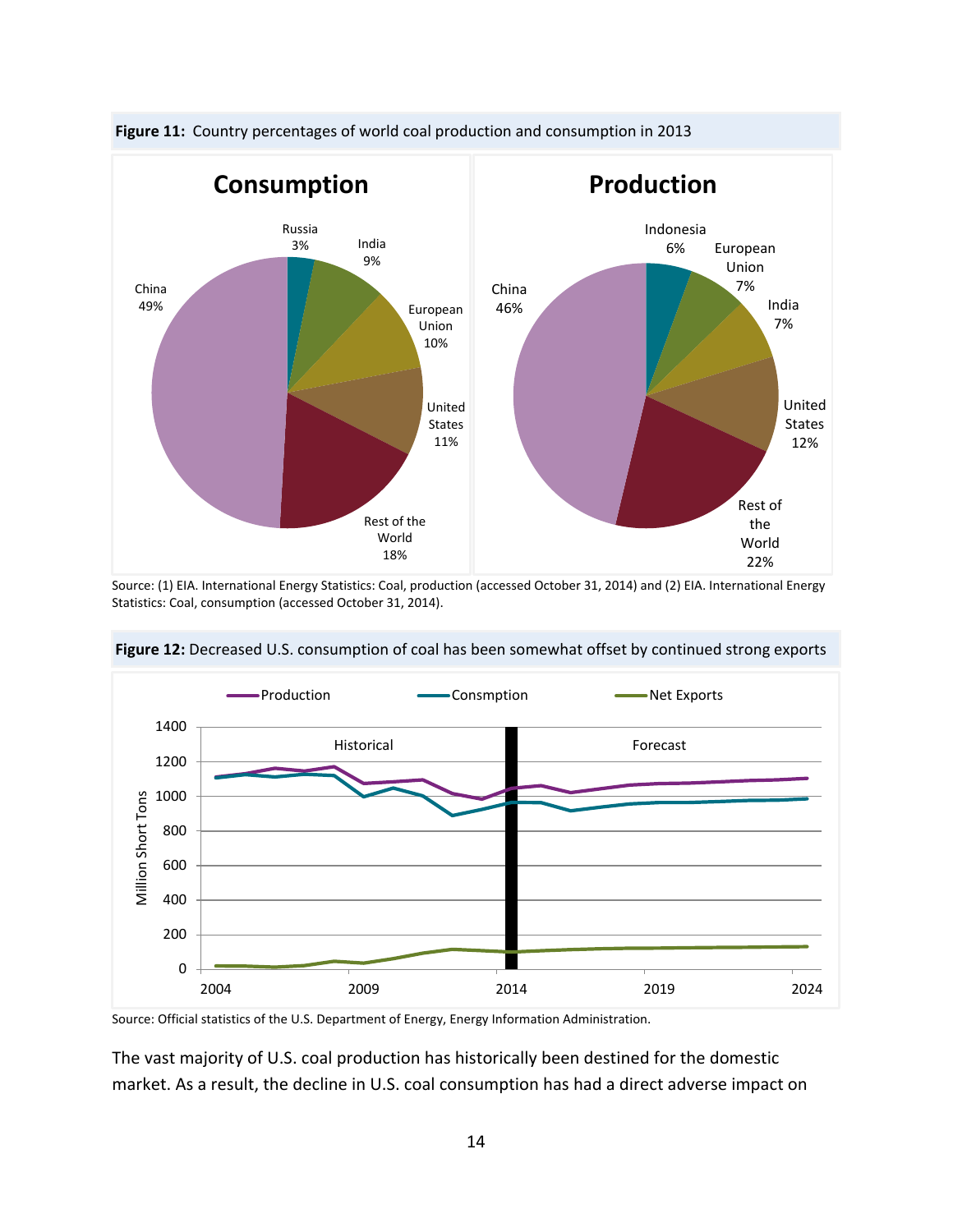domestic output—U.S. production fell by roughly 10 percent by volume during 2004–2014 (appendix). While U.S. coal production declined, significant production increases in other countries (particularly China) has driven growth in overall world coal output.<sup>[36](#page-18-0)</sup> As a result, the U.S. share of global production has dropped from 18 percent to 12 percent during 2004–2014 (appendix). The decline in U.S. production would have been even larger but for falling U.S. imports and growing exports. In fact, during 2004–2012, the domestic coal industry became increasingly reliant on exports as the export share of production rose from 4 percent to 12 percent. However, U.S. exports seemed to have weakened in 2013–2014.

Most U.S. exports go to countries in Europe and Asia (table 4). However, the recent (2013– 2014) export declines reflect both lower European demand for U.S. steam coal and increased competition from other global suppliers. The EU has set the goal of reducing greenhouse gas emissions and has been reducing coal consumption, and thereby imports.<sup>[37](#page-18-1)</sup> Asian demand has increased significantly in recent years,  $38$  and Asia is expected to be the primary growth market for coal in the coming years. However, competition for U.S. exports in those markets from other well-situated suppliers is anticipated to be intense.

|                    | . .          |                |              |
|--------------------|--------------|----------------|--------------|
|                    | U.S. imports |                | U.S. exports |
| Country            | (short tons) | Country        | (short tons) |
| Colombia           | 6,680        | United Kingdom | 13,254       |
| Canada             | 980          | Netherlands    | 12,529       |
| Indonesia          | 890          | Korea          | 8,947        |
| All other          | 356          | Brazil         | 8,777        |
|                    |              | China          | 8,517        |
|                    |              | Canada         | 7,525        |
|                    |              | All other      | 58,110       |
| <b>Grand total</b> | 8.906        | Grand total    | 117,659      |

#### **Table 4:** U.S. imports and exports of coal by country, for 2013

Source: Official statistics of the U.S. Department of Energy.

In terms of Asian markets, China and India are two of the worlds' largest coal consumers (figure 11). Both countries are also leading coal producers. In fact, China is the world's largest coal producer, followed by the United States, India, Indonesia, South Africa, Australia, and Russia.<sup>[39](#page-18-3)</sup> EU, Chinese, and Indian coal production is principally for domestic consumption, while U.S., South African, and Russian production is for both domestic consumption and export. By comparison, Indonesian and Australian production is heavily focused on exports. U.S. exports are anticipated to find a challenging environment in Asian markets due to increasing coal

 $\overline{a}$ 

<span id="page-18-1"></span><span id="page-18-0"></span><sup>&</sup>lt;sup>36</sup> EIA. International Energy Statistics: Coal, production (accessed October 31, 2014).<br><sup>37</sup> EIA, International Energy Outlook 2014, Annual Coal Report, and various EU nations' Country Analysis Briefs.<br><sup>38</sup> EIA. 25 percen

<span id="page-18-2"></span><sup>2013.</sup>

<span id="page-18-3"></span> $39$  Data derived from official statistics of the U.S. Department of Energy.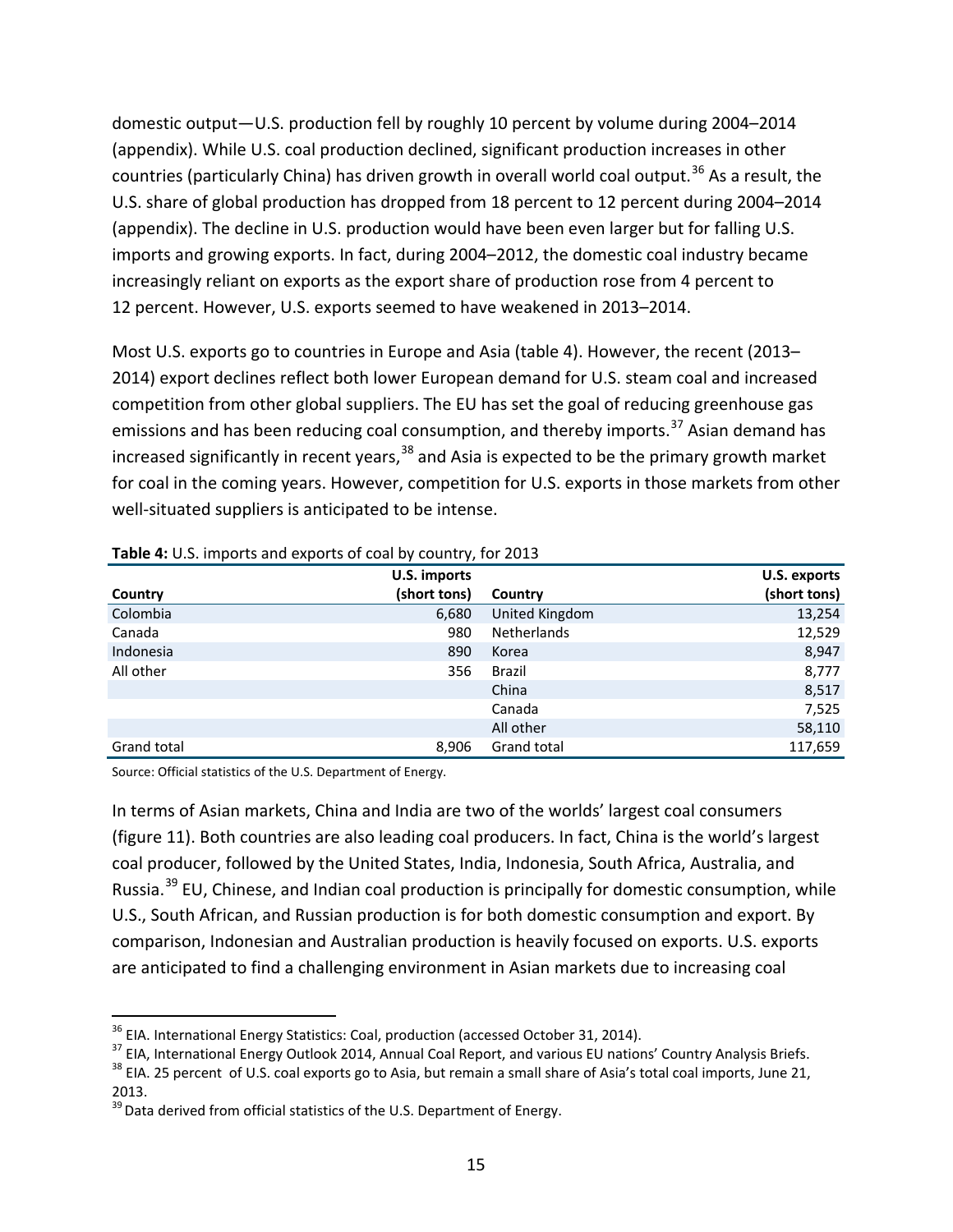output in major coal-consuming countries (China and India) as well as export competition from Australia and Indonesia.<sup>[40](#page-19-0)</sup>

<span id="page-19-0"></span><sup>40</sup> EIA, *Short-Term Energy Outlook,* February 11, 2014.  $\overline{a}$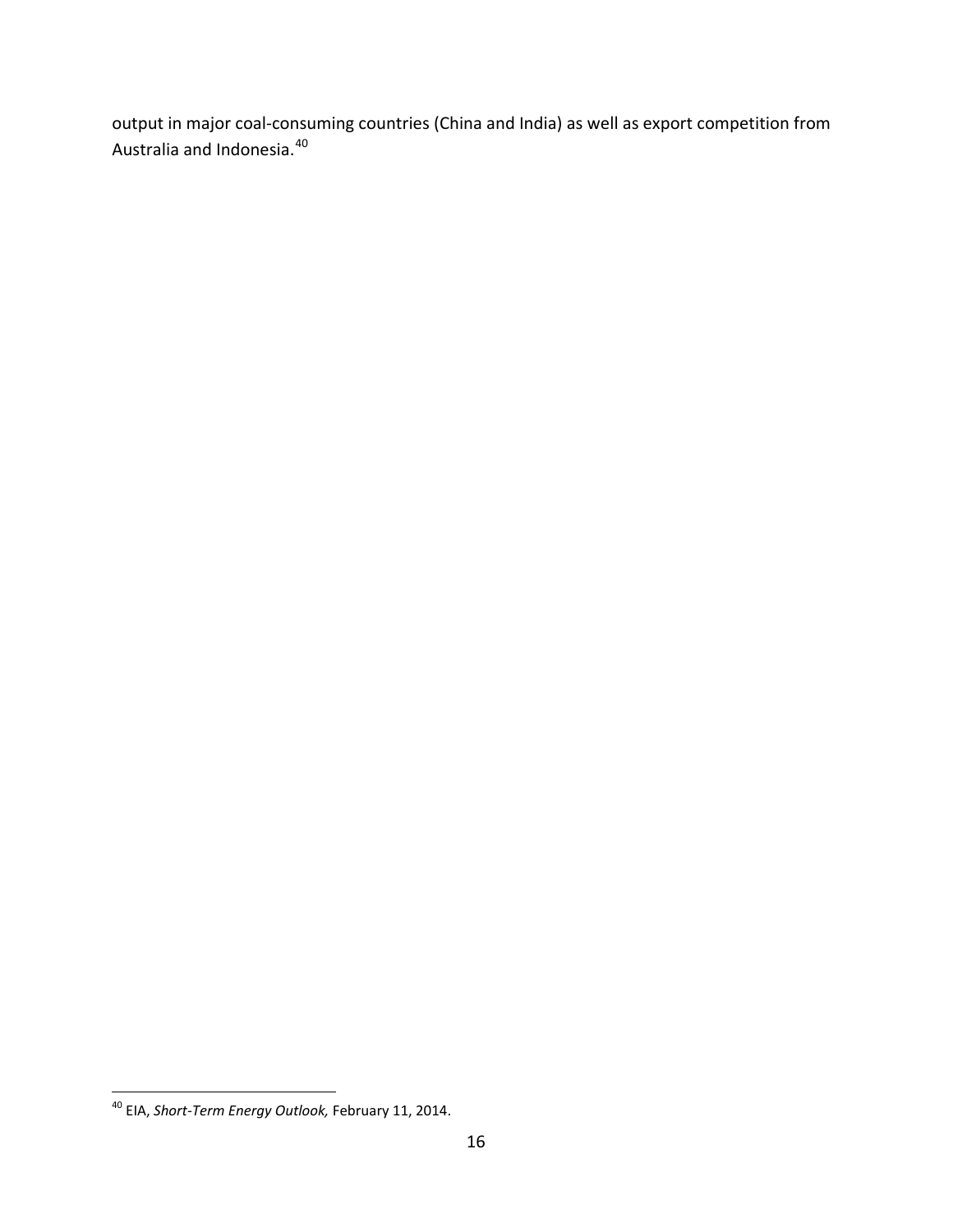# **Bibliography**

- BP. Statistical Review of World Energy, June 2014. [http://www.bp.com/content/dam/bp/pdf/Energy-economics/statistical-review-](http://www.bp.com/content/dam/bp/pdf/Energy-economics/statistical-review-2014/BP-statistical-review-of-world-energy-2014-full-report.pdf)[2014/BP-statistical-review-of-world-energy-2014-full-report.pdf.](http://www.bp.com/content/dam/bp/pdf/Energy-economics/statistical-review-2014/BP-statistical-review-of-world-energy-2014-full-report.pdf)
- Brelsford, Robert, True, Warren R. and Koottungal, Leena. Western Europe Leads Global Refining Contraction, December 2, 2013. [http://www.ogj.com/articles/print/volume-](http://www.ogj.com/articles/print/volume-111/issue-12/special-report-worldwide-report/western-europe-leads-global-refining-contraction.html)[111/issue-12/special-report-worldwide-report/western-europe-leads-global-refining](http://www.ogj.com/articles/print/volume-111/issue-12/special-report-worldwide-report/western-europe-leads-global-refining-contraction.html)[contraction.html.](http://www.ogj.com/articles/print/volume-111/issue-12/special-report-worldwide-report/western-europe-leads-global-refining-contraction.html)
- Cook, Troy and Jack Perrin. Lower 48 oil production outlook stable despite expected near-term reduction in rig count, January 26, 2015. [http://www.eia.gov/todayinenergy/detail.cfm?id=19711.](http://www.eia.gov/todayinenergy/detail.cfm?id=19711)
- EIA. See U.S. Energy Information Administration (EIA).
- Ford, Mike. Mexico's energy ministry projects rapid near-term growth of natural gas imports from U.S, May 29, 2014. [http://www.eia.gov/todayinenergy/detail.cfm?id=16471.](http://www.eia.gov/todayinenergy/detail.cfm?id=16471)
- Global Trade Information Services. Global Trade Atlas (accessed December 18, 2014). [http://www.gtis.com/gta.](http://www.gtis.com/gta)

International Energy Agency. World Energy Outlook, 2014.

Lopatka, Jan. Central Europeans want U.S. gas to cut dependence on Russia, March 8, 2014. [http://www.reuters.com/article/2014/03/08/us-ukraine-crisis-centraleurope-usa](http://www.reuters.com/article/2014/03/08/us-ukraine-crisis-centraleurope-usa-idUSBREA270QU20140308)[idUSBREA270QU20140308.](http://www.reuters.com/article/2014/03/08/us-ukraine-crisis-centraleurope-usa-idUSBREA270QU20140308)

Petroleum Economist. Refining Survey, September, 2014.

- U.S. Energy Information Administration (EIA), Japan, January 30, 2015. [http://www.eia.gov/countries/cab.cfm?fips=ja.](http://www.eia.gov/countries/cab.cfm?fips=ja)
- **———.** Natural Gas Withdrawals and Production, September 30, 2014. [http://www.eia.gov/dnav/ng/ng\\_prod\\_sum\\_dcu\\_NU.S.\\_a.htm.](http://www.eia.gov/dnav/ng/ng_prod_sum_dcu_NUS_a.htm)
- **———.** Annual Energy Outlook, 2008.
- **———.** Electric Power Annual, December 12, 2013. [http://www.eia.gov/electricity/annual/.](http://www.eia.gov/electricity/annual/)
- **———.** October 2014 Monthly Energy Review, October 28, 2014.
- **———.** Annual Energy Outlook, 2014.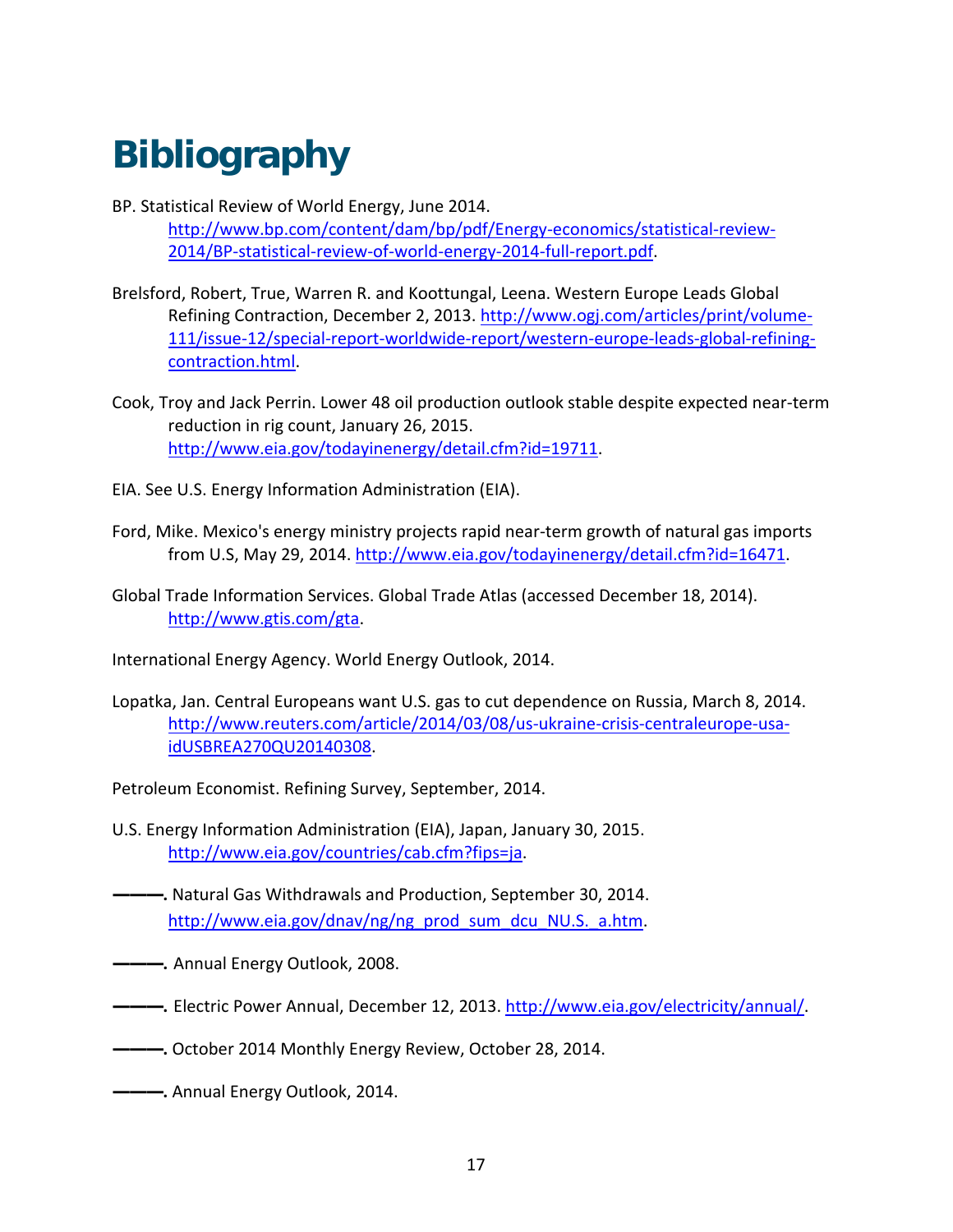- **———.** US Natural Gas Consumption by End Use, September 30, 2014. [http://www.eia.gov/dnav/ng/ng\\_cons\\_sum\\_dcu\\_nus\\_a.htm.](http://www.eia.gov/dnav/ng/ng_cons_sum_dcu_nus_a.htm)
- **———.** U.S. Natural Gas Imports by Country, September 30, 2014. [http://www.eia.gov/dnav/ng/ng\\_move\\_impc\\_s1\\_a.htm.](http://www.eia.gov/dnav/ng/ng_move_impc_s1_a.htm)
- **———.** US Natural Gas Exports and Re-Exports by Country, September 30, 2014. [http://www.eia.gov/dnav/ng/ng\\_move\\_expc\\_s1\\_a.htm.](http://www.eia.gov/dnav/ng/ng_move_expc_s1_a.htm)
- **———.** International Energy Statistics: Gas; Production (accessed October 24, 2014). [http://www.eia.gov/cfapps/ipdbproject/IEDIndex3.cfm?tid=3&pid=26&aid=1.](http://www.eia.gov/cfapps/ipdbproject/IEDIndex3.cfm?tid=3&pid=26&aid=1)
- **———.** International Energy Statistics: Petroleum; Production; Total Refinery Output of Petroleum Products (accessed October 24, 2014). [http://www.eia.gov/cfapps/ipdbproject/iedindex3.cfm?tid=5&pid=54&aid=1&cid=regio](http://www.eia.gov/cfapps/ipdbproject/iedindex3.cfm?tid=5&pid=54&aid=1&cid=regions&syid=2009&eyid=2013&unit=TBPD) [ns&syid=2009&eyid=2013&unit=TBPD.](http://www.eia.gov/cfapps/ipdbproject/iedindex3.cfm?tid=5&pid=54&aid=1&cid=regions&syid=2009&eyid=2013&unit=TBPD)
- **———.** International Energy Statistics: Petroleum; Production; Production of Crude Oil including Lease Condensate (accessed October 24, 2014). [http://www.eia.gov/cfapps/ipdbproject/iedindex3.cfm?tid=5&pid=57&aid=1&cid=regio](http://www.eia.gov/cfapps/ipdbproject/iedindex3.cfm?tid=5&pid=57&aid=1&cid=regions&syid=2009&eyid=2013&unit=TBPD) [ns&syid=2009&eyid=2013&unit=TBPD.](http://www.eia.gov/cfapps/ipdbproject/iedindex3.cfm?tid=5&pid=57&aid=1&cid=regions&syid=2009&eyid=2013&unit=TBPD)
- **———.** 2013 World Oil Consumption (accessed February 19, 2015). [http://www.eia.gov/countries/index.cfm?view=consumption.](http://www.eia.gov/countries/index.cfm?view=consumption)
- **———.** U.S. Crude Oil Supply & Disposition, September 30, 2014. [http://www.eia.gov/dnav/pet/pet\\_sum\\_crdsnd\\_k\\_a.htm.](http://www.eia.gov/dnav/pet/pet_sum_crdsnd_k_a.htm)
- **———.** International Energy Statistics: Coal; Production (accessed October 31, 2014). [http://www.eia.gov/cfapps/ipdbproject/IEDIndex3.cfm?tid=1&pid=7&aid=1.](http://www.eia.gov/cfapps/ipdbproject/IEDIndex3.cfm?tid=1&pid=7&aid=1)
- **———.** International Energy Statistics: Coal; Consumption (accessed October 31, 2014). [http://www.eia.gov/cfapps/ipdbproject/IEDIndex3.cfm?tid=1&pid=1&aid=2.](http://www.eia.gov/cfapps/ipdbproject/IEDIndex3.cfm?tid=1&pid=1&aid=2)
- **———.** 25% of U.S. coal exports go to Asia, but remain a small share of Asia's total coal imports, June 21, 2013. [http://www.eia.gov/todayinenergy/detail.cfm?id=11791.](http://www.eia.gov/todayinenergy/detail.cfm?id=11791)
- **———.** Short-Term Energy Outlook, February 11, 2014.
- **———.** Short-Term Energy Outlook, March 10, 2015.
- **———.** Monthly Energy Review, various months in 2014.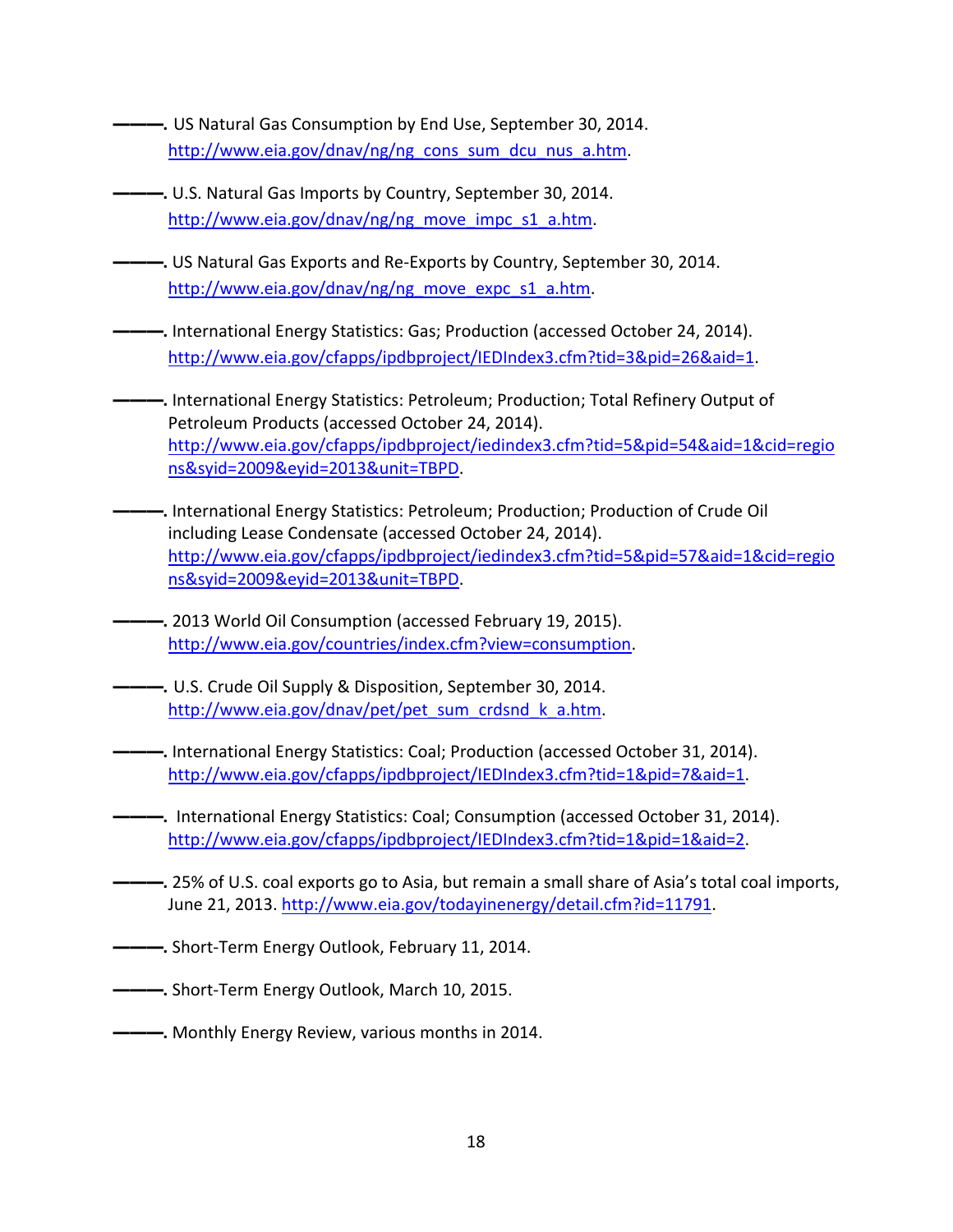**Appendix A U.S. energy products data**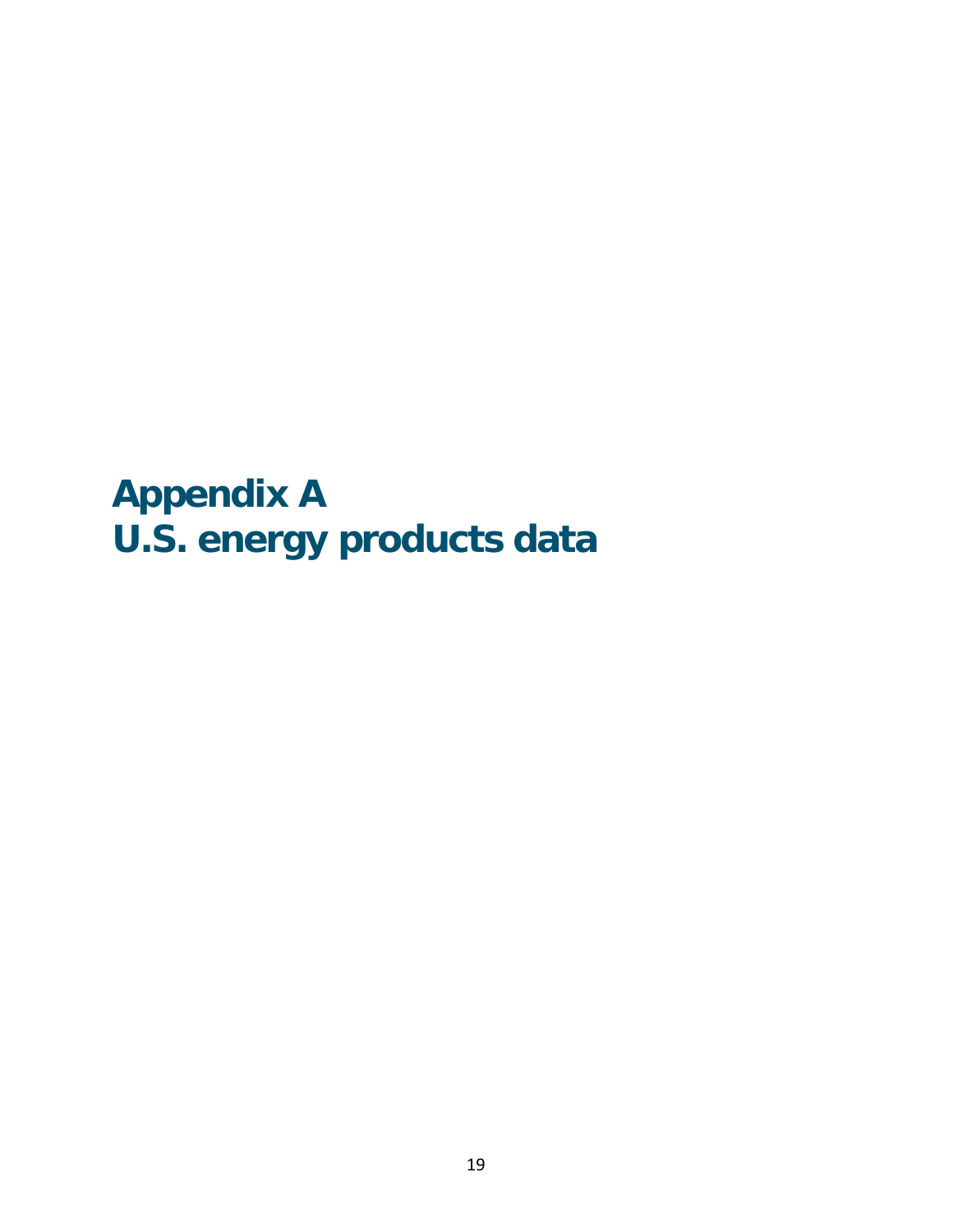|            | Crude petroleum           |                 | <b>Refined petroleum products</b> |                 |                | Natural gas <sup>a</sup> |                | Coal           |  |
|------------|---------------------------|-----------------|-----------------------------------|-----------------|----------------|--------------------------|----------------|----------------|--|
|            | $(1,000 \text{ barrels})$ | (% of total     | $(1,000 \text{ barrels})$         | (% of total     | (billion cubic | (% of total              | $(1,000$ short | (% of total    |  |
|            | per day)                  | world)          | per day)                          | world)          | feet)          | world)                   | tons)          | world)         |  |
| Production |                           |                 |                                   |                 |                |                          |                |                |  |
| 2004       | 5,441                     | 8               | 17,814                            | 22              | 18,591         | 15                       | 1,112,099      | 18             |  |
| 2005       | 5,181                     | $\overline{7}$  | 17,800                            | 21              | 18,051         | 15                       | 1,131,498      | 17             |  |
| 2006       | 5,088                     | 6               | 17,975                            | 22              | 18,504         | 15                       | 1,162,750      | 17             |  |
| 2007       | 5,077                     | 6               | 17,994                            | 22              | 19,266         | 15                       | 1,146,635      | 16             |  |
| 2008       | 5,000                     | 7               | 18,146                            | 22              | 20,159         | 15                       | 1,171,809      | 16             |  |
| 2009       | 5,350                     | $\overline{7}$  | 17,882                            | 22              | 20,624         | $15\,$                   | 1,074,923      | 14             |  |
| 2010       | 5,482                     | 7               | 18,452                            | 22              | 21,316         | 16                       | 1,084,368      | 14             |  |
| 2011       | 5,645                     | 8               | 18,673                            | 22              | 22,902         | 16                       | 1,095,628      | 13             |  |
| 2012       | 6,497                     | 9               | 18,564                            | 23              | 24,033         | 16                       | 1,016,458      | 12             |  |
| 2013       | 7,452                     | 10              | 19,106                            | 23              | 24,334         | 16                       | 984,842        | 12             |  |
| 2014       | 8,667                     | 11 <sup>b</sup> | 19,682                            | 23 <sup>b</sup> | 23,286         | 14 <sup>b</sup>          | 996,666        | 12             |  |
| Imports    |                           |                 |                                   |                 |                |                          |                |                |  |
| 2004       | 10,088                    | 23              | 3,057                             | 17              | 4,259          | 15                       | 27,280         | 3              |  |
| 2005       | 10,126                    | 23              | 3,588                             | 19              | 4,341          | 13                       | 30,460         | $\mathsf{3}$   |  |
| 2006       | 10,118                    | 23              | 3,589                             | 18              | 4,186          | 13                       | 36,246         | 3              |  |
| 2007       | 10,031                    | 23              | 3,437                             | 17              | 4,608          | 13                       | 36,347         | $\mathsf{3}$   |  |
| 2008       | 9,783                     | 20              | 3,132                             | 17              | 3,984          | 11                       | 34,208         | 3              |  |
| 2009       | 9,013                     | 21              | 2,678                             | 12              | 3,751          | 12                       | 22,639         | $\overline{2}$ |  |
| 2010       | 9,213                     | 21              | 2,580                             | 11              | 3,741          | $10\,$                   | 19,353         | $\overline{2}$ |  |
| 2011       | 8,935                     | 20              | 2,501                             | 11              | 3,469          | 9                        | 13,088         | $\mathbf{1}$   |  |
| 2012       | 8,527                     | 19              | 2,071                             | 9               | 3,138          | 9                        | 9,159          | <1             |  |
| 2013       | 7,730                     | 18              | 2,129                             | $\bf 8$         | 2,883          | 8                        | 8,906          | ${<}1$         |  |
| 2014       | 7,360                     | 16 <sup>b</sup> | 1,886                             | 7 <sup>b</sup>  | 1,384          | $\mathsf{c}$             | 10,764         | 2 <sup>c</sup> |  |

**Table A 1:** U.S. production, trade, consumption, and share of world total for energy products, 2004–2014